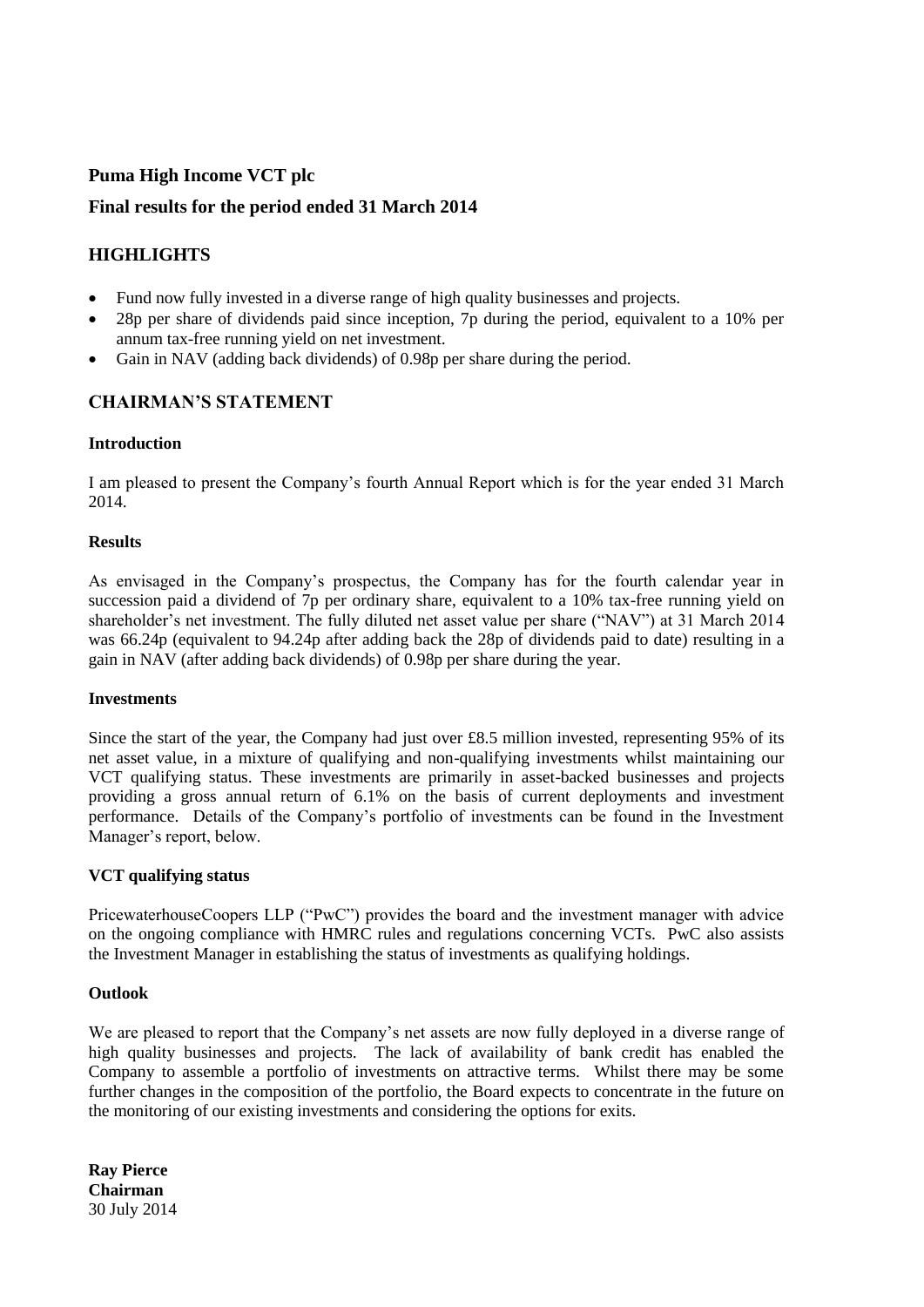# **INVESTMENT MANAGER'S REPORT**

### **Introduction**

The Company has now deployed a substantial proportion of its funds in both qualifying and nonqualifying investments, having met its minimum qualifying investment percentage of 70 per cent during the previous period. We believe our portfolio is well positioned to deliver attractive returns to shareholders within its expected remaining time horizon.

### **Qualifying investments**

The Company's £1.4 million investment alongside other Puma VCTs into Saville Services Limited, a contracting company, is performing well. Saville Services is currently deploying the funds by providing contracting services on two projects: the construction of a private detached housing development in the countryside outside Aberdeen, under contract to Churchill Homes Limited, a longstanding Aberdeenshire developer, and the development of up to 20 apartments for supported living for psychiatric and learning disabled service users in Grimsby, North East Lincolnshire.

Our investment of £860,000 in Mirfield Contracting Limited, a contracting services company providing project management services to a £3.8 million development of town houses in Mirfield (near Wakefield) West Yorkshire, is progressing well. The three-phase development itself is almost complete and the developer, who is approved for the Government-backed Help to Buy Scheme, confirms that interest in the houses remains strong.

The Company's investment of £920,000 (as part of £3.1 million across the Puma VCTs) into Brewhouse and Kitchen Limited is performing well. Brewhouse and Kitchen is managed by two highly experienced pub sector professionals and our funding is facilitating the acquisition of freehold pubs and the roll-out of the brand. The investment is largely in the form of senior debt, secured with a first charge over the business and each site acquired. Funds can be utilised to a maximum 65% loan-to-value ratio, and are expected to produce an attractive return to the Company. During the year, Brewhouse and Kitchen opened its first pub, the White Swan in Portsmouth, which has been trading well. Shortly after the year end, it opened its second pub in Dorchester after a substantial renovation.

As previously reported, the Company invested £880,000 into each of two contracting companies, Frederica Trading Limited and Glenmoor Trading Limited, committing £1.76 million in total. As members of a limited liability partnership with other contracting companies, Frederica Trading and Glenmoor Trading have recently successfully completed a contract in connection with five pre-let supported living developments for psychiatric and learning disabled people who are housed and given support by local authorities and other social care organisations. We are pleased to confirm that, since the year end, these companies have recently been awarded new contracts in connection with another two developments. We expect these investments to deliver attractive returns in the medium term.

In March 2012, the Company invested £700,000 (as part of a £1.4 million Puma VCT financing) into SIP Communications Plc ("SIPCOM"). SIPCOM provides hosted IP telephony and unified communications products and services and is a leading hosting provider for users of Microsoft Lync – a new business version of Skype with many enhanced features allowing IP telephony, video calls, instant messaging, and online meetings and integrating with Microsoft Outlook and Office. As explained in the Company's 2013 Investment Manager's Report, SIPCOM experienced a default by a major customer in 2012 and to be prudent the Company made a fair value provision against an element of our investment. Subsequent to this, the Company have agreed a restructuring of the investment which should lead to a recovery exceeding this provision. In addition to interest of £99,000 received to date, the Company has also recovered principal of £225,000 (of which £70,000) was recovered since the year end) and the Company expect to receive a further settlement in the next two months.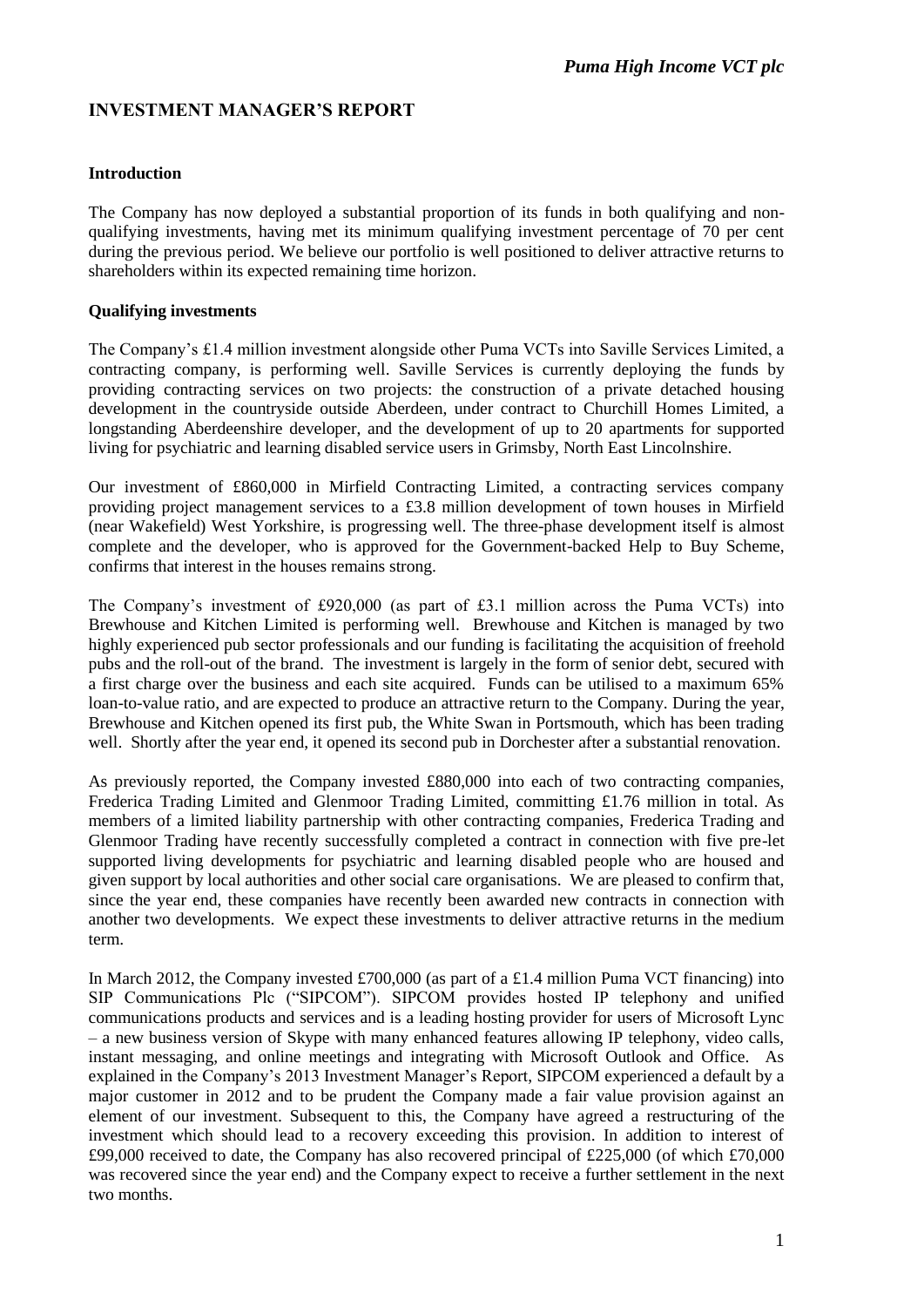We previously reported that Huntly Trading Limited and Isaacs Trading Limited, two contracting companies in which the Company had invested a total of  $£1.4$  million, had joined a limited liability partnership which entered into a contracting contract with FreshStart Living to provide project management and contracting services in connection with a project known as Trafford Press in Manchester. We understand that this project is no longer proceeding. Both companies' funds have since been re-allocated to several contracts to provide contracting services in connection with the construction of nine new houses and 12 new flats at a project known as The Albany, in Barnes, south west London and two projects in the greater Manchester area to construct supported living apartments. Work has commenced on all three projects and is currently progressing to time and to budget.

### **Non-qualifying investments**

As previously reported, we have adopted a strategy for the non-qualifying portfolio of moving away from quoted investments and instead investing in secured non-qualifying loans offering a good yield with hopefully limited downside risk. The Company has two such non-qualifying loans which were originally for a total of £2.11 million.

The Company's £1.25 million loan (as part of a £4 million financing with other Puma VCTs) to Puma Brandenburg Finance Limited, a subsidiary of Puma Brandenburg Holdings Limited, continues to perform. The loan is secured on a portfolio of flats in the middle class area of central Berlin, Germany and, in accordance with the terms of the loan, £187,000 has been repaid to date. Since the loan was made, the property market in this area of Berlin has been very strong, further enhancing the excellent security we have for this loan.

As previously reported, the Company has provided a loan of £860,000 to provide, together with other Puma VCTs, an innovative £4 million revolving credit facility to Organic Waste Management Trading Limited through another jointly held affiliate of the VCTs Buckhorn Lending Limited. The facility provides working capital for the purchase of used cooking oil for conversion into bio-diesel for sale to obligated off-take parties. The facility is structured to mitigate risks by being capable of drawn only once approved back-to-back purchase and sale contracts have been entered into with approved counterparties. The facility bears interest at a substantial rate for utilised funds and a lower rate for non-utilised fund, and has been performing very well over the year.

### **Investment Strategy**

We remain focused on generating strong returns for the Company from both the qualifying and nonqualifying portfolios whilst balancing these returns with maintaining an appropriate risk exposure. In accordance with the HMRC VCT rules the Company had three years to invest 70 per cent of the portfolio (on an HMRC basis) into qualifying investments. Having now achieved this 70% qualifying status, we are now primarily focusing on the monitoring of our existing investments and considering the options for exits.

**Shore Capital Limited** 30 July 2014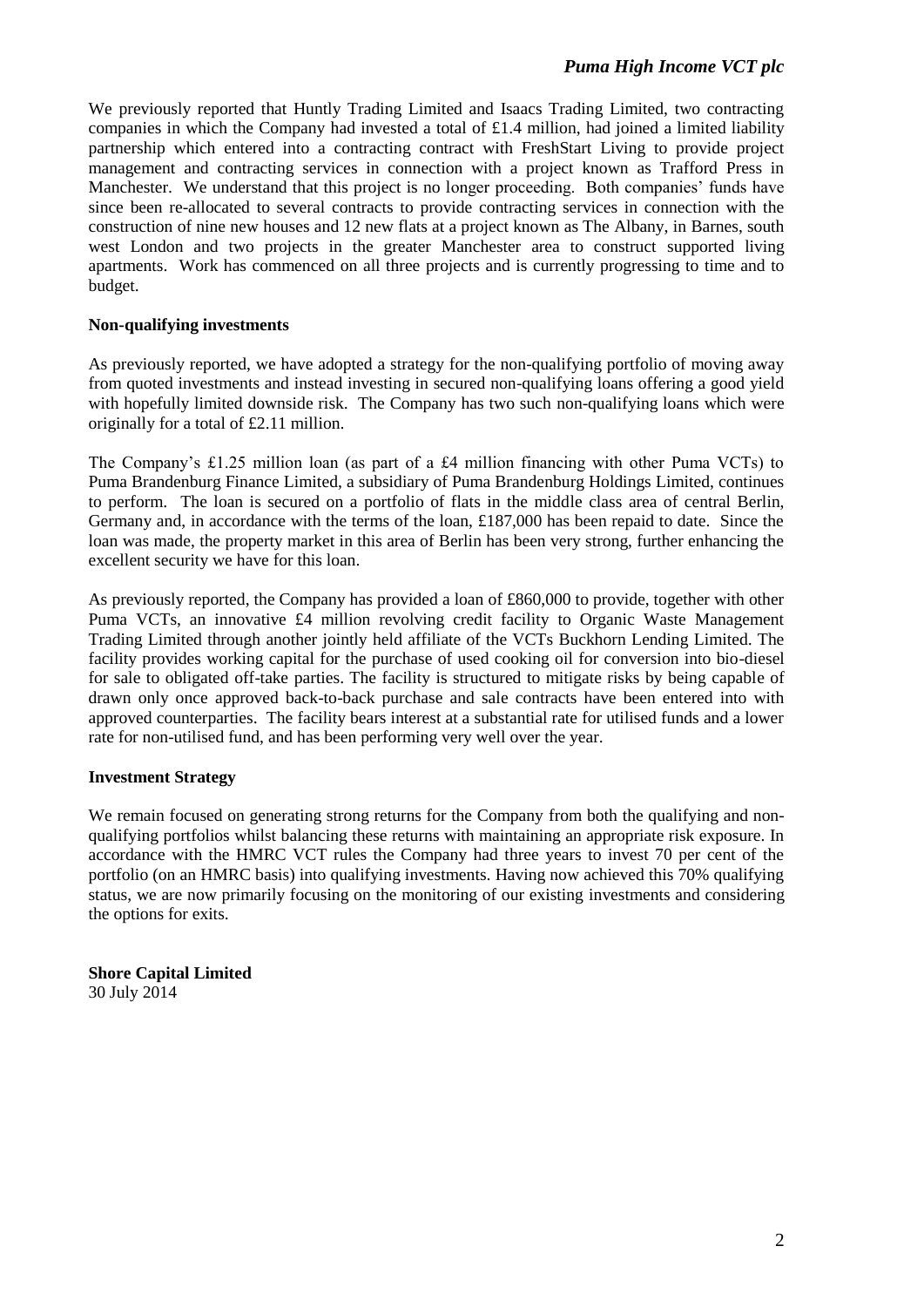# **Investment Portfolio Summary As at 31 March 2014**

|                                         |                  |       |       | Valuation as a  |
|-----------------------------------------|------------------|-------|-------|-----------------|
|                                         | <b>Valuation</b> | Cost  | Loss  | % of Net Assets |
|                                         | £'000            | £'000 | £'000 |                 |
| As at 31 March 2014                     |                  |       |       |                 |
| <b>Qualifying Investment - Unquoted</b> |                  |       |       |                 |
| Brewhouse & Kitchen Limited             | 920              | 920   |       | 10%             |
| Saville Services Limited                | 1,400            | 1,400 |       | 15%             |
| <b>SIP Communications PLC</b>           | 335              | 545   | (210) | 4%              |
| Mirfield Contracting Limited            | 860              | 860   |       | 9%              |
| Huntly Trading Limited                  | 700              | 700   |       | 8%              |
| <b>Isaacs Trading Limited</b>           | 700              | 700   |       | 8%              |
| Frederica Trading Limited               | 880              | 880   |       | 10%             |
| <b>Glenmoor Trading Limited</b>         | 880              | 880   |       | 10%             |
| <b>Total Qualifying Investments</b>     | 6,675            | 6,885 | (210) | 74%             |
| <b>Non-Qualifying Investments</b>       |                  |       |       |                 |
| <b>Buckhorn Lending Limited</b>         | 860              | 860   |       | 9%              |
| Puma Brandenburg Finance Limited        | 1,063            | 1,063 |       | 12%             |
| <b>Total Non-Qualifying investments</b> | 1,923            | 1,923 |       | 21%             |
| <b>Total Investments</b>                | 8,598            | 8,808 | (210) | 95%             |
| <b>Balance of Portfolio</b>             | 458              | 458   |       | 5%              |
| <b>Net Assets</b>                       | 9,056            | 9,266 | (210) | 100%            |

Of the investments held at 31 March 2014, 88 per cent are incorporated in England and Wales and 12 per cent incorporated in Guernsey. Percentages have been calculated on the valuation of the assets at the reporting date.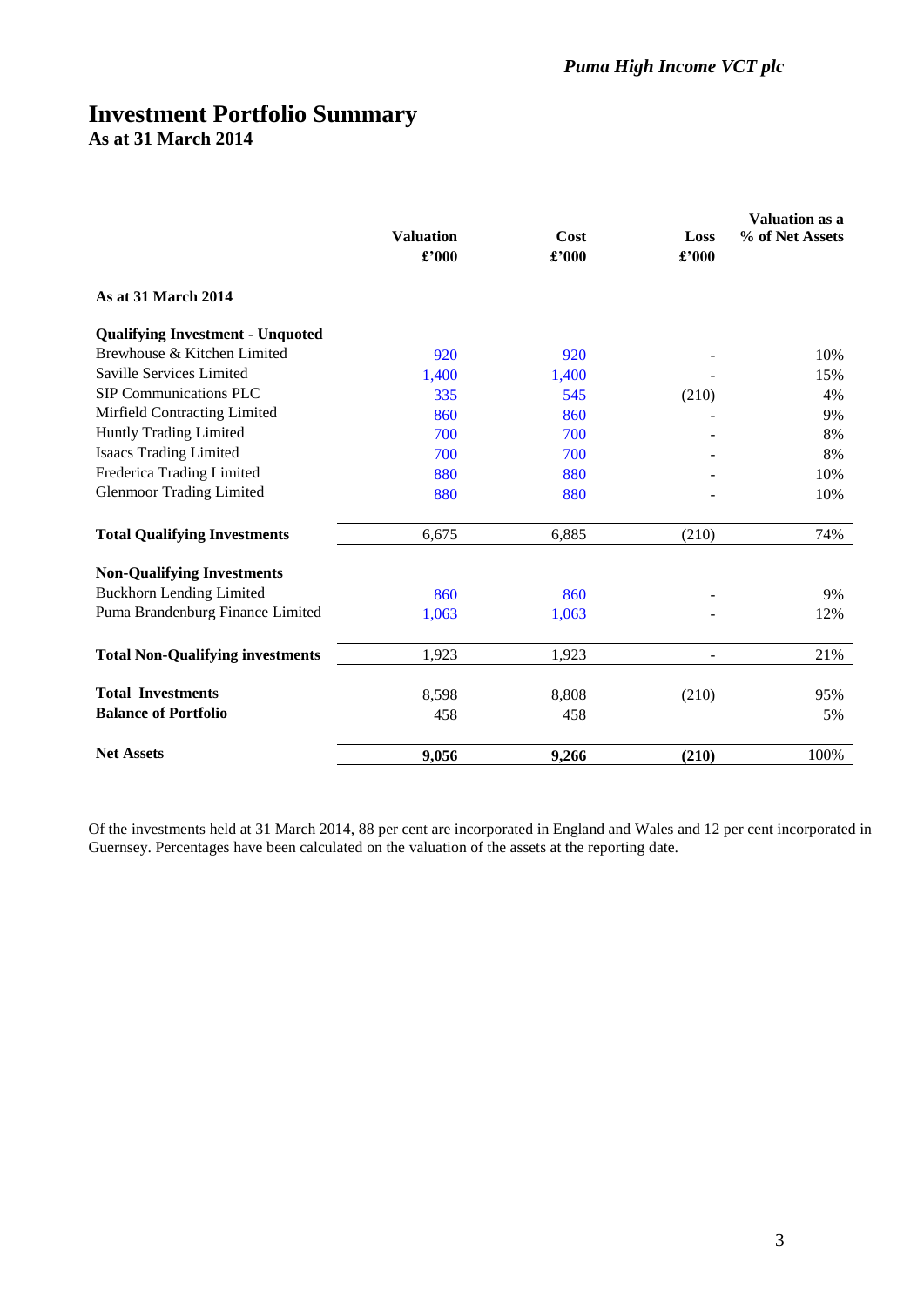# **Income Statement For the year ended 31 March 2014**

|                                                                   |                  | Year ended 31 March 2014        |                  |                                      | Period from 1 January 2012 to<br>31 March 2013 |                  |                       |
|-------------------------------------------------------------------|------------------|---------------------------------|------------------|--------------------------------------|------------------------------------------------|------------------|-----------------------|
|                                                                   | <b>Note</b>      | <b>Revenue</b><br>$\pounds 000$ | Capital<br>£'000 | <b>Total</b><br>$\pmb{\pounds}$ '000 | <b>Revenue</b><br>£'000                        | Capital<br>£'000 | <b>Total</b><br>£'000 |
| Gain on investments                                               | 8 <sub>(c)</sub> |                                 |                  |                                      |                                                | 49               | 49                    |
| Income                                                            | $\overline{2}$   | 495                             | Ξ                | 495                                  | 481                                            |                  | 481                   |
|                                                                   |                  | 495                             | ٠                | 495                                  | 481                                            | 49               | 530                   |
| Investment management fees                                        | 3                | (50)                            | (150)            | (200)                                | (58)                                           | (174)            | (232)                 |
| Other expenses                                                    | 4                | (161)                           |                  | (161)                                | (252)                                          |                  | (252)                 |
|                                                                   |                  | (211)                           | (150)            | (361)                                | (310)                                          | (174)            | (484)                 |
| Return on ordinary activities<br>before taxation                  |                  | 284                             |                  | 134                                  | 171                                            |                  | 46                    |
| Tax on return on ordinary activities                              | 5                |                                 | (150)            |                                      |                                                | (125)            |                       |
| Return on ordinary activities after<br>tax attributable to equity |                  |                                 |                  |                                      |                                                |                  |                       |
| shareholders                                                      |                  | 284                             | (150)            | 134                                  | 171                                            | (125)            | 46                    |
| Basic and diluted                                                 |                  |                                 |                  |                                      |                                                |                  |                       |
| Return per Ordinary Share (pence)                                 | 6                | 2.08p                           | (1.10p)          | 0.98p                                | 1.25p                                          | (0.91p)          | 0.34p                 |

The total column represents the profit and loss account and the revenue and capital columns are supplementary information.

All revenue and capital items in the above statement derive from continuing operations. No operations were acquired or discontinued in the year.

No separate Statement of Total Recognised Gains and Losses is presented as all gains and losses are included in the Income Statement.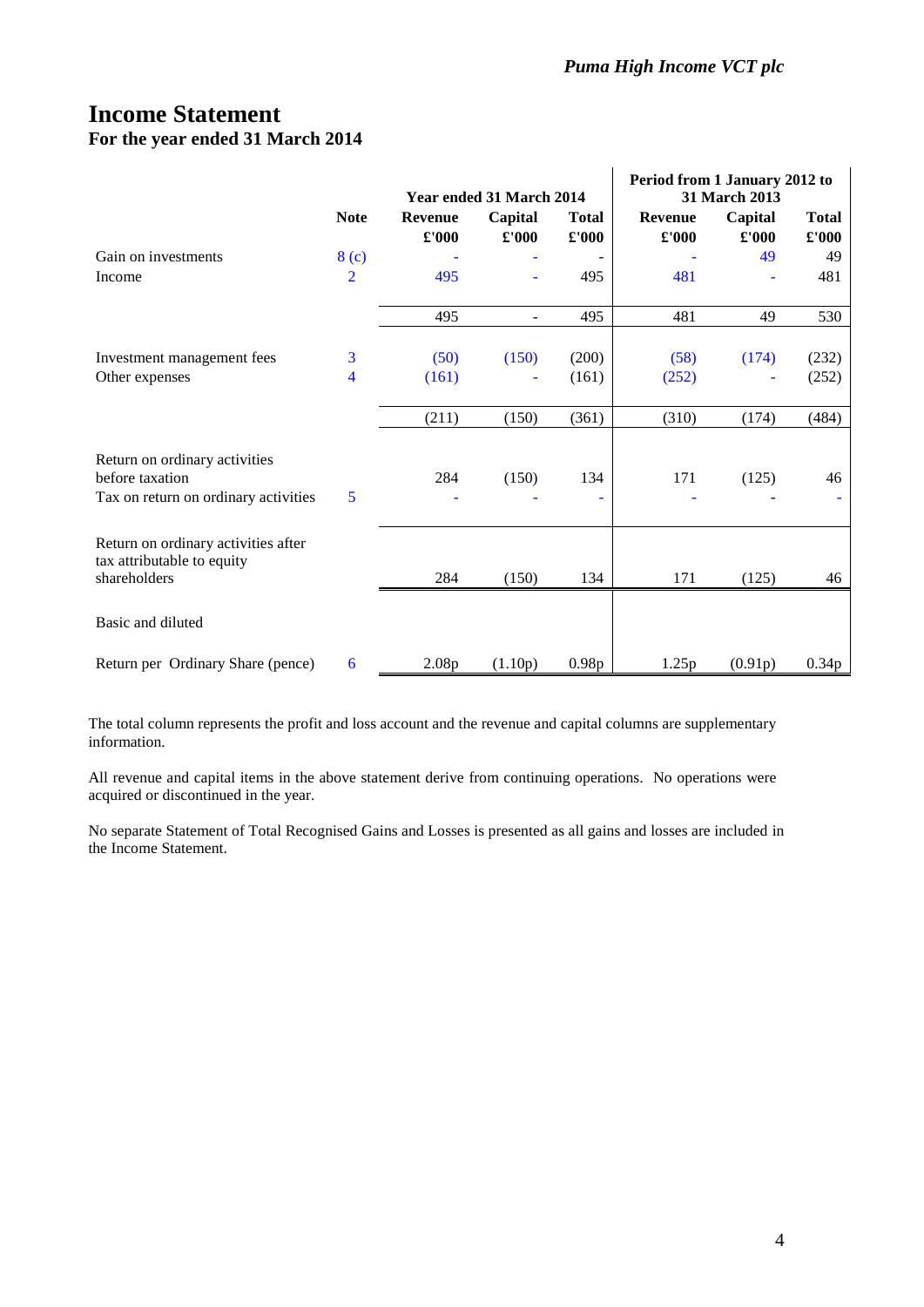# **Balance Sheet As at 31 March 2014 Registered No: 07036487**

|                                                                                          | <b>Note</b>      | As at<br>31 March 2014<br>£'000 | As at<br>31 March 2013<br>£'000 |
|------------------------------------------------------------------------------------------|------------------|---------------------------------|---------------------------------|
| <b>Fixed Assets</b>                                                                      |                  |                                 |                                 |
| Investments                                                                              | 8                | 8,598                           | 8,940                           |
| <b>Current Assets</b>                                                                    |                  |                                 |                                 |
| Debtors                                                                                  | $\boldsymbol{9}$ | 356                             | 236                             |
| Cash                                                                                     |                  | 273                             | 813                             |
|                                                                                          |                  | 629                             | 1,049                           |
| Creditors - amounts falling due within one year                                          | <b>10</b>        | (170)                           | (109)                           |
| <b>Net Current Assets</b>                                                                |                  | 459                             | 940                             |
| <b>Total Assets less Current Liabilities</b>                                             |                  | 9,057                           | 9,880                           |
| Creditors - amounts falling due after more<br>than one year (including convertible debt) | 11               | (1)                             | (1)                             |
| <b>Net Assets</b>                                                                        |                  | 9,056                           | 9,879                           |
| <b>Capital and Reserves</b>                                                              |                  |                                 |                                 |
| Called up share capital                                                                  | 12               | 137                             | 137                             |
| Capital reserve - realised                                                               |                  | (699)                           | (549)                           |
| Capital reserve - unrealised                                                             |                  | (210)                           | (210)                           |
| Revenue reserve                                                                          |                  | 9,828                           | 10,501                          |
| <b>Equity Shareholders' Funds</b>                                                        |                  | 9,056                           | 9,879                           |
|                                                                                          |                  |                                 |                                 |
| <b>Net Asset Value per Ordinary Share</b>                                                | 13               | 66.24p                          | 72.26p                          |
| <b>Diluted Net Asset Value per Ordinary Share</b>                                        | 13               | 66.24p                          | 72.26p                          |

The financial statements were approved and authorised for issue by the Board of Directors on 30 July 2014 and were signed on their behalf by:

**Raymond Pierce Chairman** 30 July 2014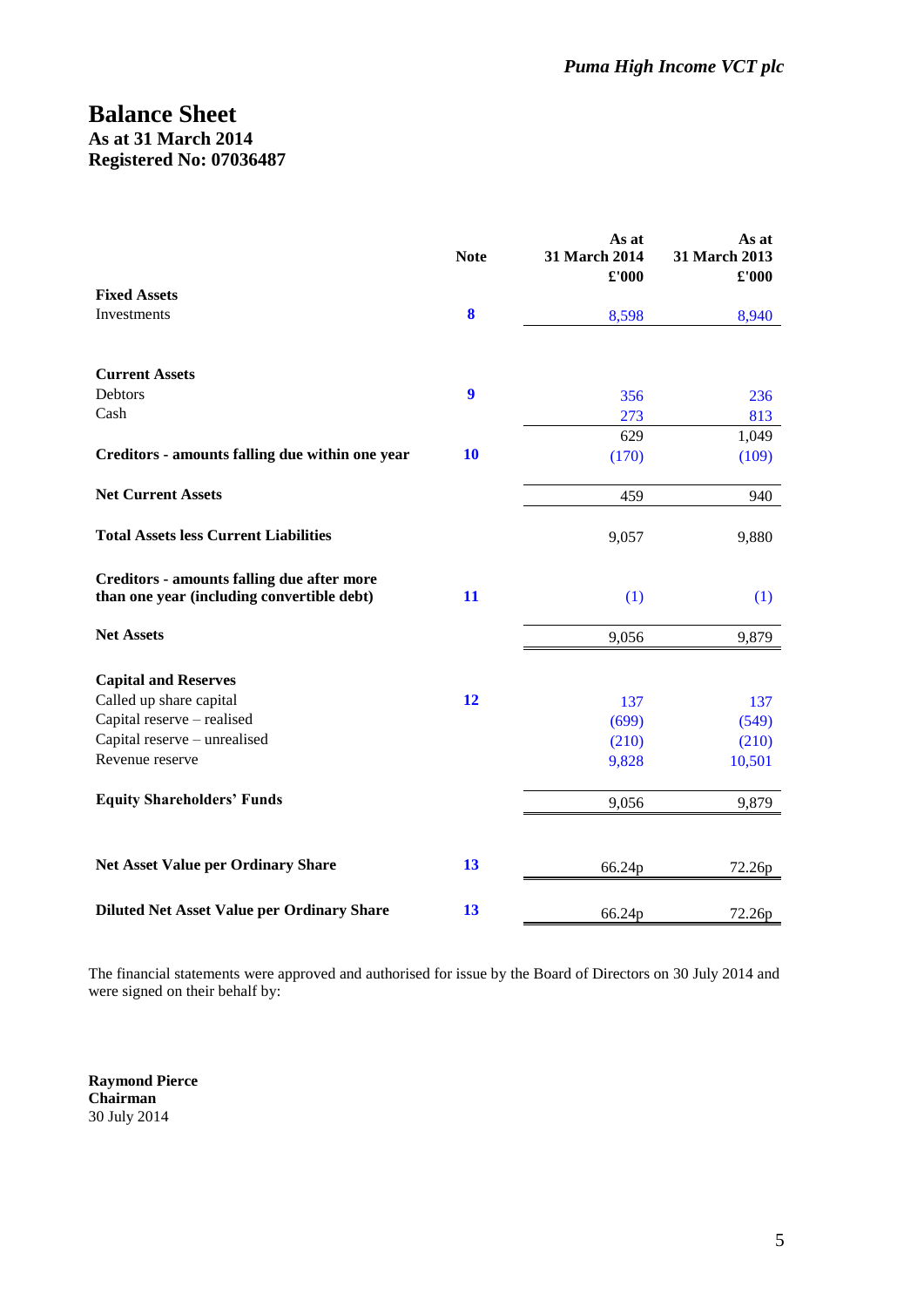# **Cash Flow Statement For the year ended 31 March 2014**

|                                                                                | <b>Year ended 31</b><br>March 2014<br>£'000 | Period from 1<br>January 2012 to<br>31 March 2013<br>$\pounds 000$ |
|--------------------------------------------------------------------------------|---------------------------------------------|--------------------------------------------------------------------|
| Return on ordinary activities before taxation                                  | 134                                         | 46                                                                 |
| Gain on investments                                                            |                                             | (49)                                                               |
| Increase in debtors                                                            | (120)                                       | (219)                                                              |
| Increase/(decrease) in creditors                                               | 61                                          | (11)                                                               |
| Net cash outflow from operating activities                                     | 75                                          | (233)                                                              |
| Capital expenditure and financial investment                                   |                                             |                                                                    |
| Purchase of investments                                                        |                                             | (9,400)                                                            |
| Proceeds from sale of investments and loan note<br>repayments                  | 342                                         | 8,117                                                              |
| Net cash inflow/(outflow) from capital expenditure<br>and financial investment | 342                                         | (1,283)                                                            |
| Equity dividend paid                                                           | (957)                                       | (1,914)                                                            |
| Decrease in cash in the year                                                   | (540)                                       | (3, 430)                                                           |
| Reconciliation of net cash flow to movement in net<br>funds                    |                                             |                                                                    |
| Decrease in cash in the year                                                   | (540)                                       | (3,430)                                                            |
| Net funds at start of year                                                     | 813                                         | 4,243                                                              |
| Net funds at end of year                                                       | 273                                         | 813                                                                |
|                                                                                |                                             |                                                                    |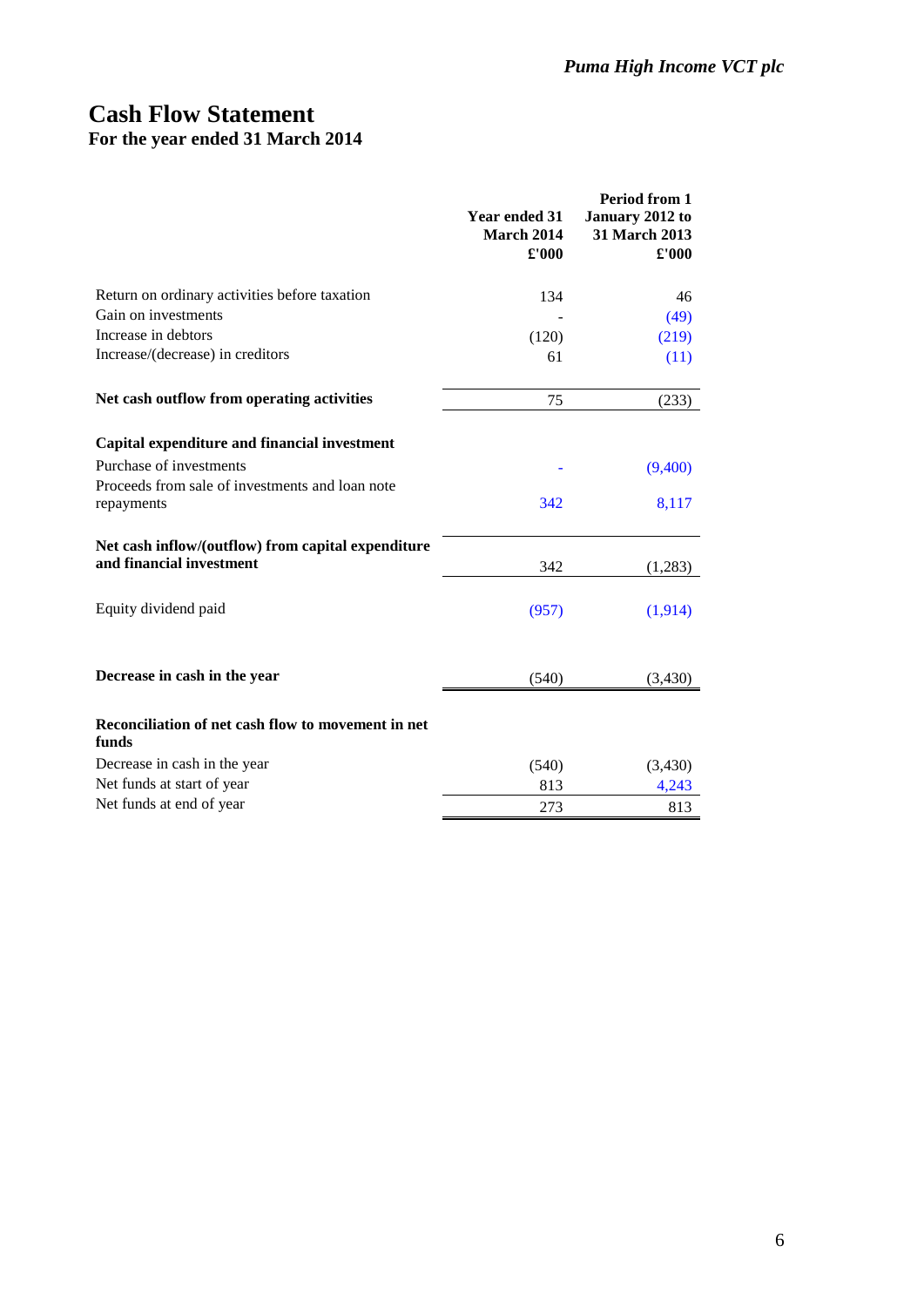# **Reconciliation of Movements in Shareholders' Funds For the year ended 31 March 2014**

|                                                              | Called up<br>share<br>capital<br>$\pounds 000$ | <b>Share</b><br><b>Premium</b><br>account<br>£'000 | Capital<br>reserve -<br>realised<br>£'000 | Capital<br>reserve -<br>unrealised<br>$\pounds 000$ | <b>Revenue</b><br>reserve<br>$\pounds 000$ | <b>Total</b><br>£'000 |
|--------------------------------------------------------------|------------------------------------------------|----------------------------------------------------|-------------------------------------------|-----------------------------------------------------|--------------------------------------------|-----------------------|
| Balance as at 1 January 2012                                 | 137                                            | ۰                                                  | (584)                                     | (50)                                                | 12,244                                     | 11,747                |
| Return after taxation attributable                           |                                                |                                                    |                                           |                                                     |                                            |                       |
| to equity shareholders                                       |                                                |                                                    | 85                                        | (210)                                               | 171                                        | 46                    |
| Transfer                                                     | ۰                                              |                                                    | (50)                                      | 50                                                  |                                            |                       |
| Dividend paid                                                | ۳                                              | ۰                                                  |                                           |                                                     | (1,914)                                    | (1,914)               |
| Balance as at 31 March 2013                                  | 137                                            |                                                    | (549)                                     | (210)                                               | 10,501                                     | 9,879                 |
| Return after taxation attributable<br>to equity shareholders | -                                              |                                                    | (150)                                     |                                                     | 284                                        | 134                   |
| Dividend paid                                                | ۰                                              |                                                    |                                           |                                                     | (957)                                      | (957)                 |
| Balance as at 31 March 2014                                  | 137                                            |                                                    | (699)                                     | (210)                                               | 9,828                                      | 9,056                 |

Distributable reserves comprise: Capital reserve-realised, Capital reserve-unrealised and the Revenue reserve. At the year end distributable reserves totalled £8,919,000 (2013: £9,742,000).

The Capital reserve-realised shows gains/losses that have been realised in the year due to the sale of investments, and related costs. The Capital reserve-unrealised shows the gains/losses on investments still held by the company not yet realised by an asset sale.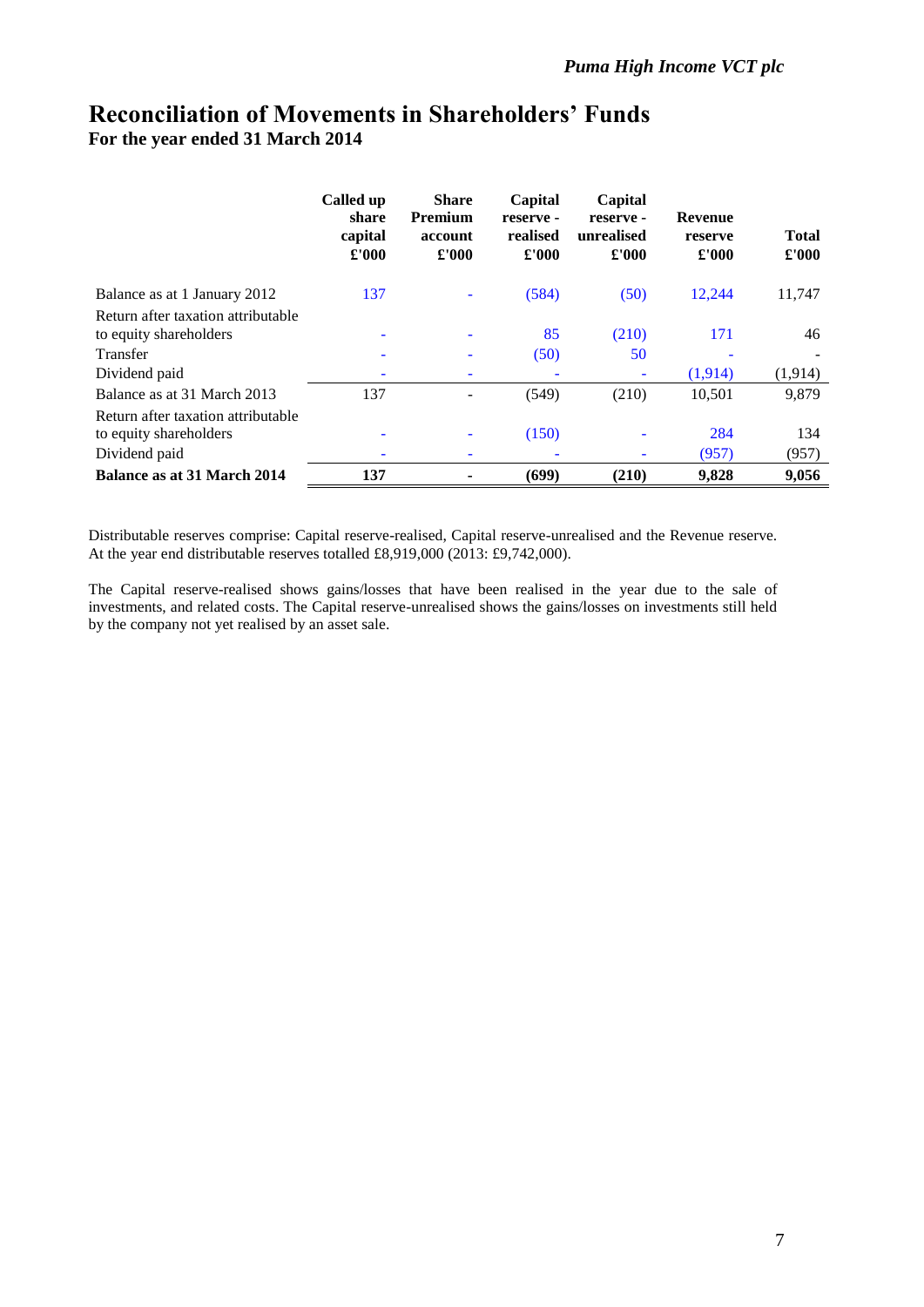### **1. Accounting Policies**

### **Basis of Accounting**

Puma High Income VCT plc ("the Company") was incorporated and is domiciled in England & Wales. The financial statements have been prepared under the historical cost convention, modified to include the revaluation of investments held at fair value, and in accordance with UK Generally Accepted Accounting Practice ("UK GAAP") and the Statement of Recommended Practice, 'Financial Statements of Investment Trust Companies and Venture Capital Trusts' ("SORP") revised in 2009.

#### **Income Statement**

In order to better reflect the activities of a Venture Capital Trust and in accordance with guidance issued by the Association of Investment Companies ("AIC"), supplementary information which analyses the Income Statement between items of a revenue and capital nature has been presented alongside the Income Statement. The net return of £134,000 as per the Income Statement on page 26 is the measure that the Directors believe is appropriate in assessing the Company's compliance with certain requirements set out in s274 of the Income Tax Act 2007.

#### **Investments**

All investments have been designated as fair value through profit or loss, and are initially measured at cost which is the best estimate of fair value. A financial asset is designated in this category if acquired to be both managed and its performance is evaluated on a fair value basis with a view to selling after a period of time in accordance with a documented risk management or investment strategy. All investments held by the Company have been managed in accordance with the investment policy set out on page 12. Thereafter the investments are measured at subsequent reporting dates at fair value. Listed investments and investments traded on AIM are stated at bid price at the reporting date. Hedge funds are valued at their respective quoted Net Asset Values per share at the reporting date. Unlisted investments are stated at Directors' valuation with reference to the International Private Equity and Venture Capital Valuation Guidelines ("IPEVC") and in accordance with FRS26 "Financial Instruments: Measurement":

- Investments which have been made within the last twelve months or where the investee company is in the early stage of development will usually be valued at the price of recent investment except where the company's performance against plan is significantly different from expectations on which the investment was made in which case a different valuation methodology will be adopted.
- Investments in redeemable equity interests and debt instruments will usually be valued by applying a discounted cash flow methodology based on expected future returns of the investment.
- Alternative methods of valuation such as net asset value may be applied in specific circumstances if considered more appropriate.

Realised surpluses or deficits on the disposal of investments are taken to realised capital reserves, and unrealised surpluses and deficits on the revaluation of investments are taken to unrealised capital reserves.

It is not the Company's policy to exercise control over investee companies. Therefore the results of the companies are not incorporated into the revenue account except to the extent of any income accrued.

#### **Cash at bank and in hand**

Cash at bank and in hand comprises of cash on hand and demand deposits.

#### **Equity instruments**

Equity instruments are classified according to the substance of the contractual arrangements entered into. An equity instrument is any contract that evidences a residual interest in the assets of the Company after deducting all of its liabilities. Equity instruments issued by the Company are recorded at proceeds received net of issue costs.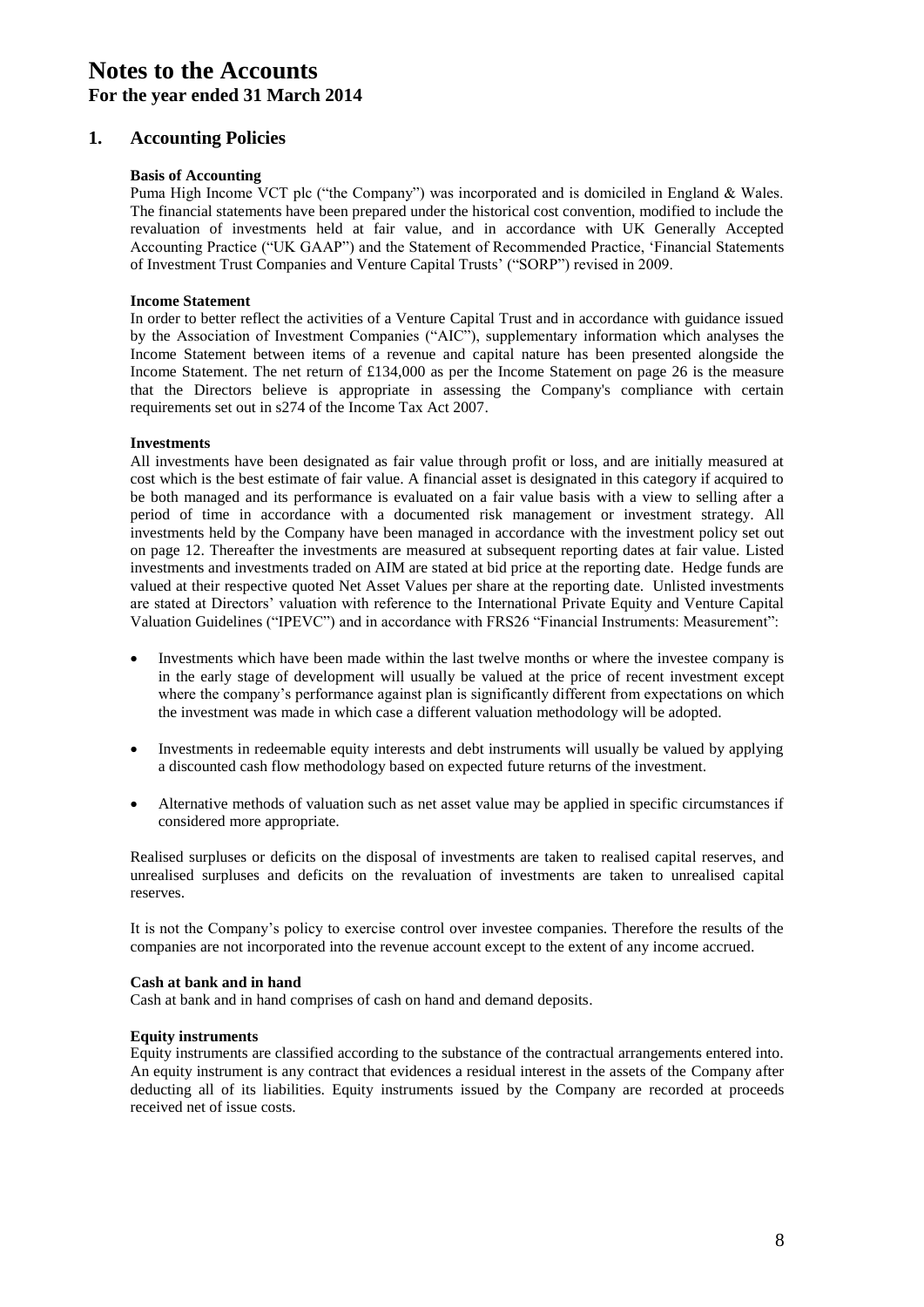# **1. Accounting Policies (continued)**

### **Income**

Dividends receivable on listed equity shares are brought into account on the ex-dividend date. Dividends receivable on unlisted equity shares are brought into account when the Company's right to receive payment is established and there is no reasonable doubt that payment will be received. Interest receivable is recognised wholly as a revenue item on an accruals basis.

### **Performance fees**

Upon its inception, the Company negotiated performance fees payable to the Investment Manager, Shore Capital Limited, and members of the investment management team at 20 per cent of the aggregate excess of amounts realised over £1 per Ordinary Share returned to Ordinary shareholders. This incentive will only be exercisable once the holders of Ordinary Shares have received distributions of  $£1$  per share. The performance fee is accounted for as an equity-settled share-based payment.

FRS 20 Share-Based Payment requires the recognition of an expense in respect of share-based payments in exchange for goods or services. Entities are required to measure the goods or services received at their fair value, unless that fair value cannot be estimated reliably in which case that fair value should be estimated by reference to the fair value of the equity instruments granted.

At each balance sheet date, the Company estimates that fair value by reference to any excess of the net asset value, adjusted for dividends paid, over  $£1$  per share in issue at the balance sheet date. Any change in fair value in the year is recognised in the Income Statement with a corresponding adjustment to equity.

### **Expenses**

All expenses (inclusive of VAT) are accounted for on an accruals basis. Expenses are charged wholly to revenue, with the exception of:

- expenses incidental to the acquisition or disposal of an investment which are charged to capital; and
- the investment management fee, 75 per cent of which has been charged to capital to reflect an element which is, in the directors' opinion, attributable to the maintenance or enhancement of the value of the Company's investments in accordance with the Board's expected long-term split of return; and
- the performance fee which is allocated proportionally to revenue and capital based on the respective contributions to the Net Asset Value.

### **Taxation**

Corporation tax is applied to profits chargeable to corporation tax, if any, at the applicable rate for the year. The tax effect of different items of income/gain and expenditure/loss is allocated between capital and revenue return on the marginal basis as recommended by the SORP.

Deferred tax is recognised in respect of all timing differences that have originated but not reversed at the balance sheet date, where transactions or events that result in an obligation to pay more, or right to pay less, tax in future have occurred at the balance sheet date. This is subject to deferred tax assets only being recognised if it is considered more likely than not that there will be suitable taxable profits from which the future reversal of the underlying timing differences can be deducted. Timing differences are differences arising between the Company's taxable profits and its results as stated in the financial statements which are capable of reversal in one or more subsequent years. Deferred tax is measured on a non-discounted basis at the tax rates that are expected to apply in the years in which timing differences are expected to reverse, based on tax rates and laws enacted or substantively enacted at the balance sheet date.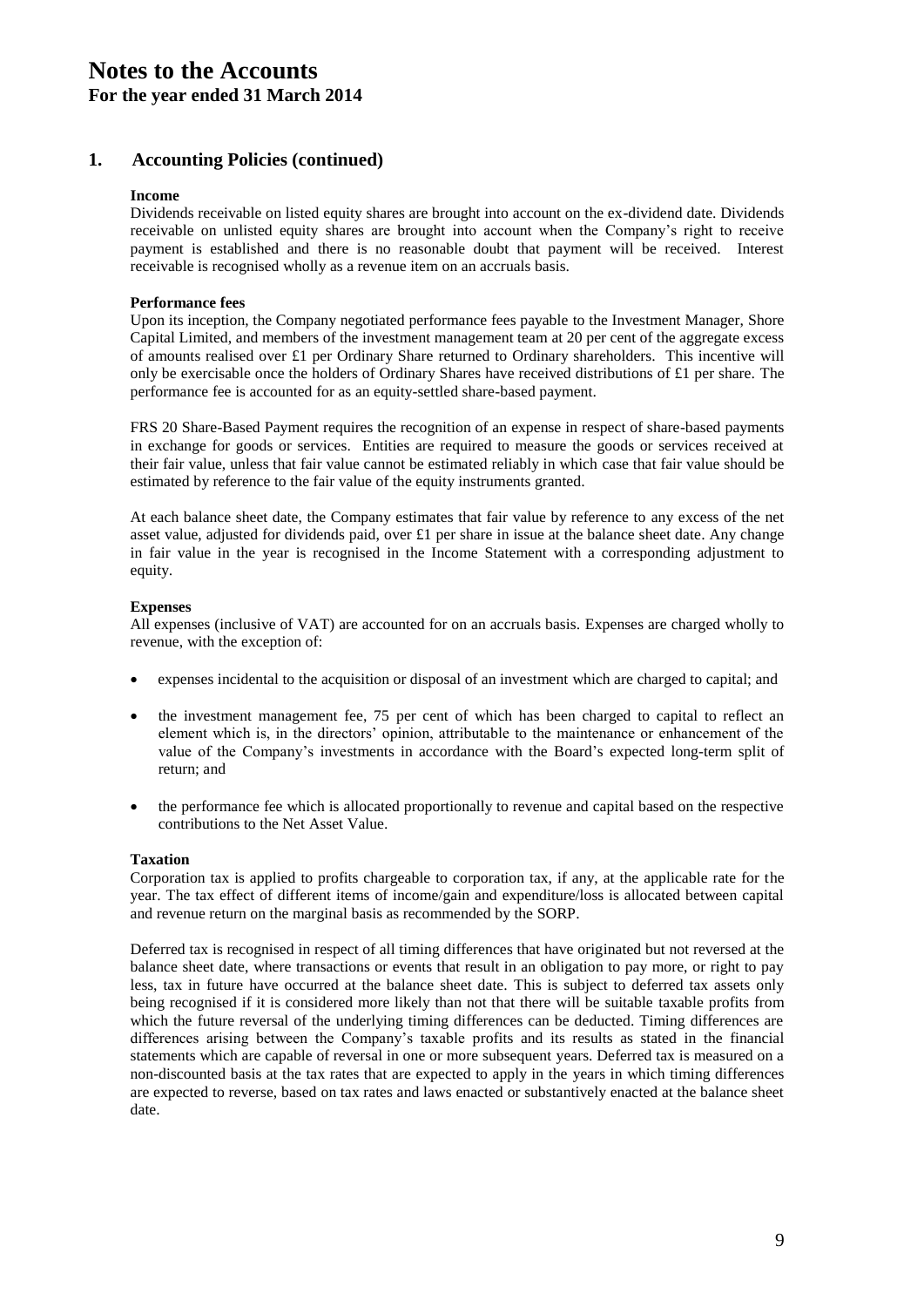# **1. Accounting Policies (continued)**

### **Reserves**

Realised losses and gains on investments and foreign exchange transactions, transaction costs, the capital element of the management fee and taxation are taken through the Income Statement and recognised in the Capital Reserve – Realised on the Balance Sheet. Unrealised losses and gains on investments and foreign exchange transactions and the capital element of the performance fee are also taken through the Income Statement and recognised in the Capital Reserve – Unrealised. The performance fee to be effected through share-based payment is taken to the Other Reserve and the total revenue gain or loss on the Income Statement is taken to the Revenue Reserve.

### **Foreign exchange**

The functional and presentational currency of the Company is Sterling. Transactions denominated in foreign currencies are translated into Sterling at the rates ruling at the dates that they occurred. Assets and liabilities denominated in a foreign currency are translated at the appropriate foreign exchange rate ruling at the balance sheet date. Translation differences are recorded as unrealised foreign exchange losses or gains and taken to the Income Statement.

#### **Debtors**

Debtors include accrued income which is recognised at amortised cost, equivalent to the fair value of the expected balance receivable.

### **Dividends**

Final dividends payable are recognised as distributions in the financial statements when the Company's liability to make payment has been established. The liability is established when the dividends proposed by the Board are approved by the Shareholders. Interim dividends are recognised when paid.

### **Change in reporting date**

The Company has changed its reporting date to 31 March during the comparative period and so the comparative results are for a 15 month period ended 31 March 2013.

### **2. Income**

|                                | Year ended 31 March 2014<br>$\pounds 000$ | Period from 1 January 2012 to 31<br><b>March 2013</b><br>$\pounds 000$ |
|--------------------------------|-------------------------------------------|------------------------------------------------------------------------|
| <b>Income from investments</b> |                                           |                                                                        |
| Income from investments        | 490                                       | 439                                                                    |
| Arrangement fees               |                                           | 16                                                                     |
|                                | 490                                       | 455                                                                    |
| Other income                   |                                           |                                                                        |
| Bank deposit income            | 5                                         | 26                                                                     |
|                                | 495                                       | 481                                                                    |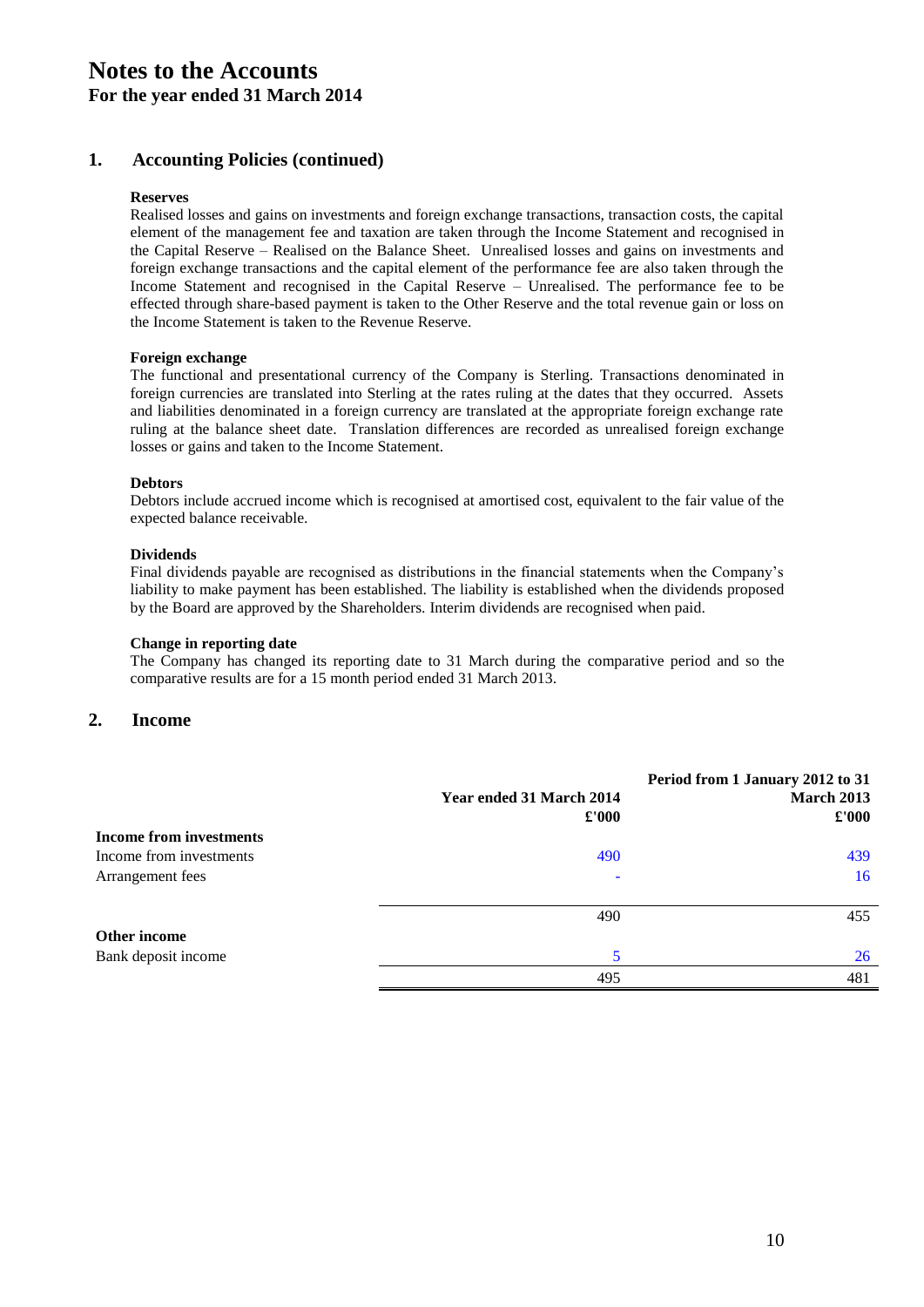### **3. Investment Management Fees**

|                              |                          | Period from 1 January 2012 to 31 |
|------------------------------|--------------------------|----------------------------------|
|                              | Year ended 31 March 2014 | <b>March 2013</b>                |
|                              | £'000                    | £'000                            |
| <b>Shore Capital Limited</b> | 200                      | 232                              |

Shore Capital Limited (Shore Capital) was appointed as the Investment Manager of the Company for an initial period of five years, which can be terminated by not less than twelve months' notice, given at any time by either party, on or after the fifth anniversary. The Board is satisfied with the performance of the Investment Manager. Under the terms of this agreement Shore Capital will be paid an annual fee of 2 per cent of the Net Asset Value payable quarterly in arrears calculated on the relevant quarter end NAV of the Company. These fees are capped, the Investment Manager having agreed to reduce its fee (if necessary to nothing) to contain total annual costs (excluding performance fee and trail commission) to within 3.5 per cent of Net Asset Value. Total annual costs this year were 3.5% of the year end Net Asset Value (2013: 3.5%).

### **4. Other expenses**

|                                            | Year ended 31 March 2014<br>$\pounds 000$ | Period from 1 January 2012 to 31<br><b>March 2013</b><br>$\pounds 000$ |
|--------------------------------------------|-------------------------------------------|------------------------------------------------------------------------|
| Administration - Shore Capital Fund        |                                           |                                                                        |
| <b>Administration Services Limited</b>     | 30                                        | 46                                                                     |
| Directors' Remuneration                    | 63                                        | 80                                                                     |
| Social security costs                      |                                           | $\tau$                                                                 |
| Auditor's remuneration for statutory audit | 21                                        | 17                                                                     |
| Insurance                                  |                                           | 2                                                                      |
| Legal and professional fees                |                                           | (13)                                                                   |
| FSA, LSE and registrar fees                |                                           | 28                                                                     |
| Trail commission                           | 25                                        | 52                                                                     |
| Other expenses                             | 4                                         | 33                                                                     |
|                                            | 161                                       | 252                                                                    |

Shore Capital Fund Administration Services Limited provides administrative services to the Company for an aggregate annual fee of 0.35 per cent of the Net Asset Value of the Fund, payable quarterly in arrears.

The total fees paid or payable (excluding VAT and employers NIC) in respect of individual Directors for the year are detailed in the Directors' Remuneration Report commencing on page 17. The Company had no employees (other than Directors) during the year. The average number of non-executive Directors during the year was four (2013: four).

The Auditor's remuneration of £17,500 (2013: £14,000) has been grossed up in the table above to be inclusive of VAT.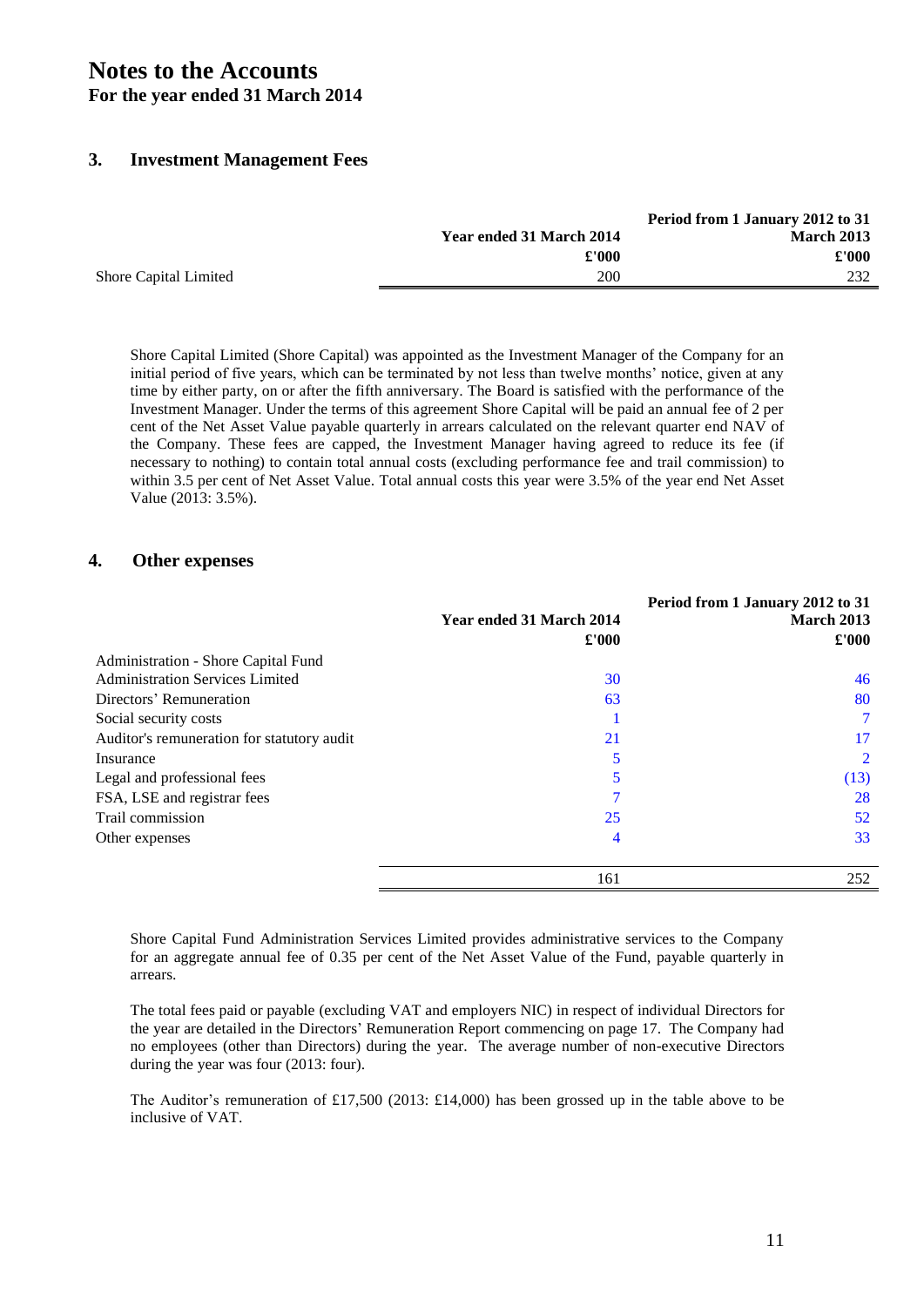# **5. Tax on Ordinary Activities**

|                                                                                             | Year ended 31 March 2014<br>$\pounds 000$ | Period from 1 January 2012 to 31<br>March 2013<br>$\pounds 000$ |
|---------------------------------------------------------------------------------------------|-------------------------------------------|-----------------------------------------------------------------|
| UK corporation tax charged to revenue<br>reserve                                            |                                           |                                                                 |
| UK corporation tax charged to capital<br>reserve                                            |                                           |                                                                 |
| UK corporation tax charge for the year                                                      |                                           |                                                                 |
| Factors affecting tax charge for the year<br>Return on ordinary activities before           |                                           |                                                                 |
| taxation                                                                                    | 134                                       | 46                                                              |
| Tax charge calculated on return on ordinary<br>activities before taxation at the applicable |                                           |                                                                 |
| rate of 20%                                                                                 | 27                                        | 9                                                               |
| Non taxable capital income                                                                  |                                           | 25                                                              |
| Utilisation of tax losses brought forward                                                   | (27)                                      | (44)                                                            |
| Non deductible expenses                                                                     |                                           | 10                                                              |
|                                                                                             |                                           |                                                                 |

The income statement shows the tax charge allocated to revenue and capital. Capital returns are not taxable as VCTs are exempt from tax on realised capital gains subject to continuing compliance with the VCT regulations.

Excess management expenses of £116,000 (2013: £250,000) are available to be carried forward and set off against future taxable income. No deferred tax assets have been recognised as the timing of their recovery cannot be foreseen with any certainty. Due to the Company's status as a Venture Capital Trust and the intention to continue meeting the conditions required to obtain approval in the foreseeable future, the Company has not provided deferred tax on any capital gains and losses arising on the revaluation or disposal of investments.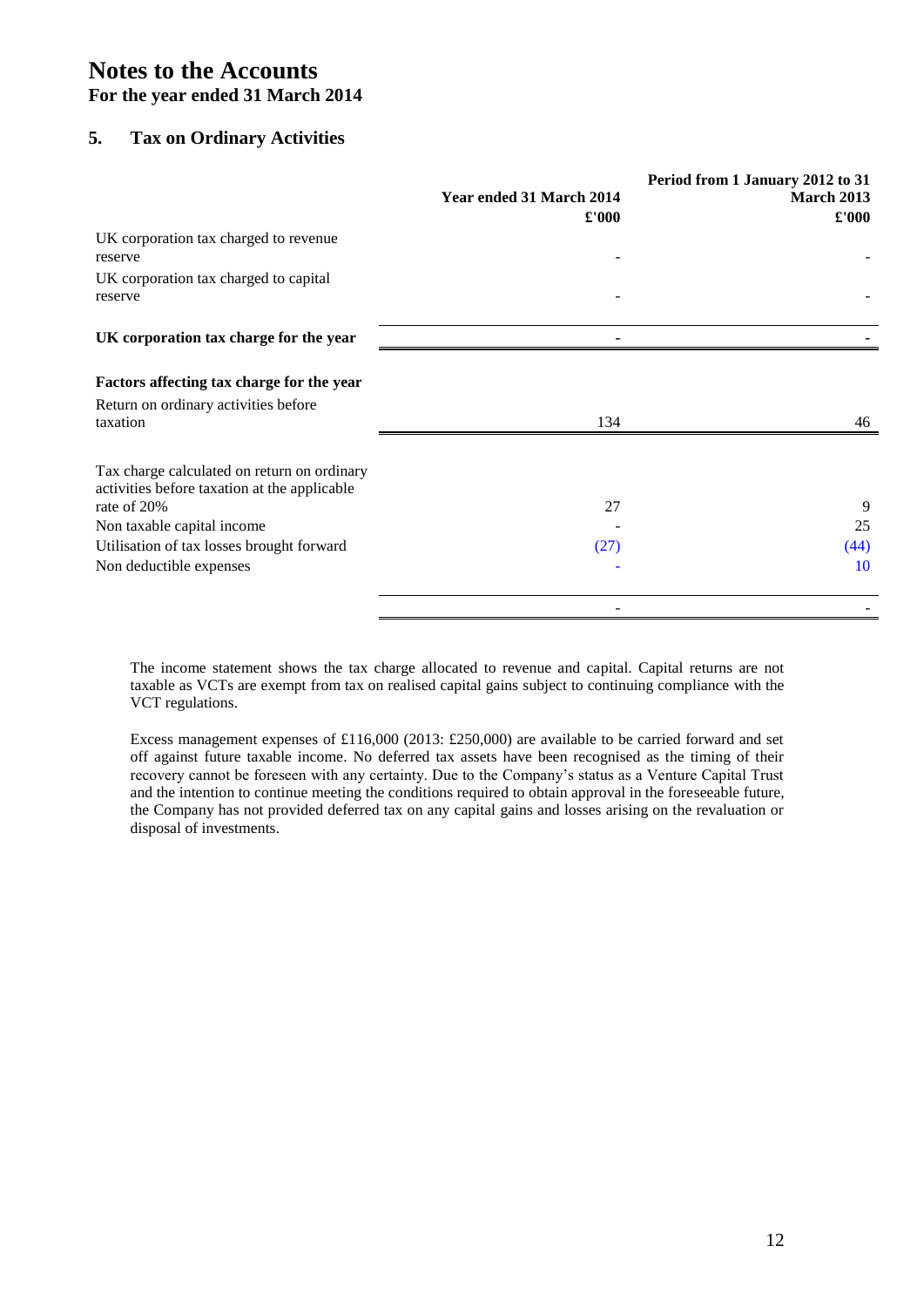# **6. Basic and diluted return per Ordinary Share**

|                                                      |                   | Year ended 31 March 2014                    |              |
|------------------------------------------------------|-------------------|---------------------------------------------|--------------|
|                                                      | <b>Revenue</b>    | Capital                                     | <b>Total</b> |
| Return/(loss) for the year $(\text{\pounds}^2000)$   | 284               | (150)                                       | 134          |
| Weighted average number of shares                    | 13,671,872        | 13,671,872                                  | 13,671,872   |
| Return/(loss) per share                              | 2.08 <sub>p</sub> | (1.10)p                                     | 0.98p        |
|                                                      |                   | Period from 1 January 2012 to 31 March 2013 |              |
|                                                      | <b>Revenue</b>    | Capital                                     | <b>Total</b> |
| Return/(loss) for the period $(\text{\pounds}^2000)$ | 171               | (125)                                       | 46           |
| Weighted average number of shares                    | 13,671,872        | 13,671,872                                  | 13,671,872   |
| Return/(loss) per share                              | 1.25p             | (0.91)p                                     | 0.34p        |

The total return/(loss) per ordinary share is the sum of the revenue return and capital return.

### **7. Dividends**

The Directors do not propose a final dividend in relation to the year ended 31 March 2014 (period ended 31 March 2013: nil). An interim dividend of 7p per Ordinary Share was paid on 21 February 2014 (2013: 7p per Ordinary Share paid on both 27 February 2012 and 19 February 2013). The dividend payment totalled £957,000 (2013: £1,914,000).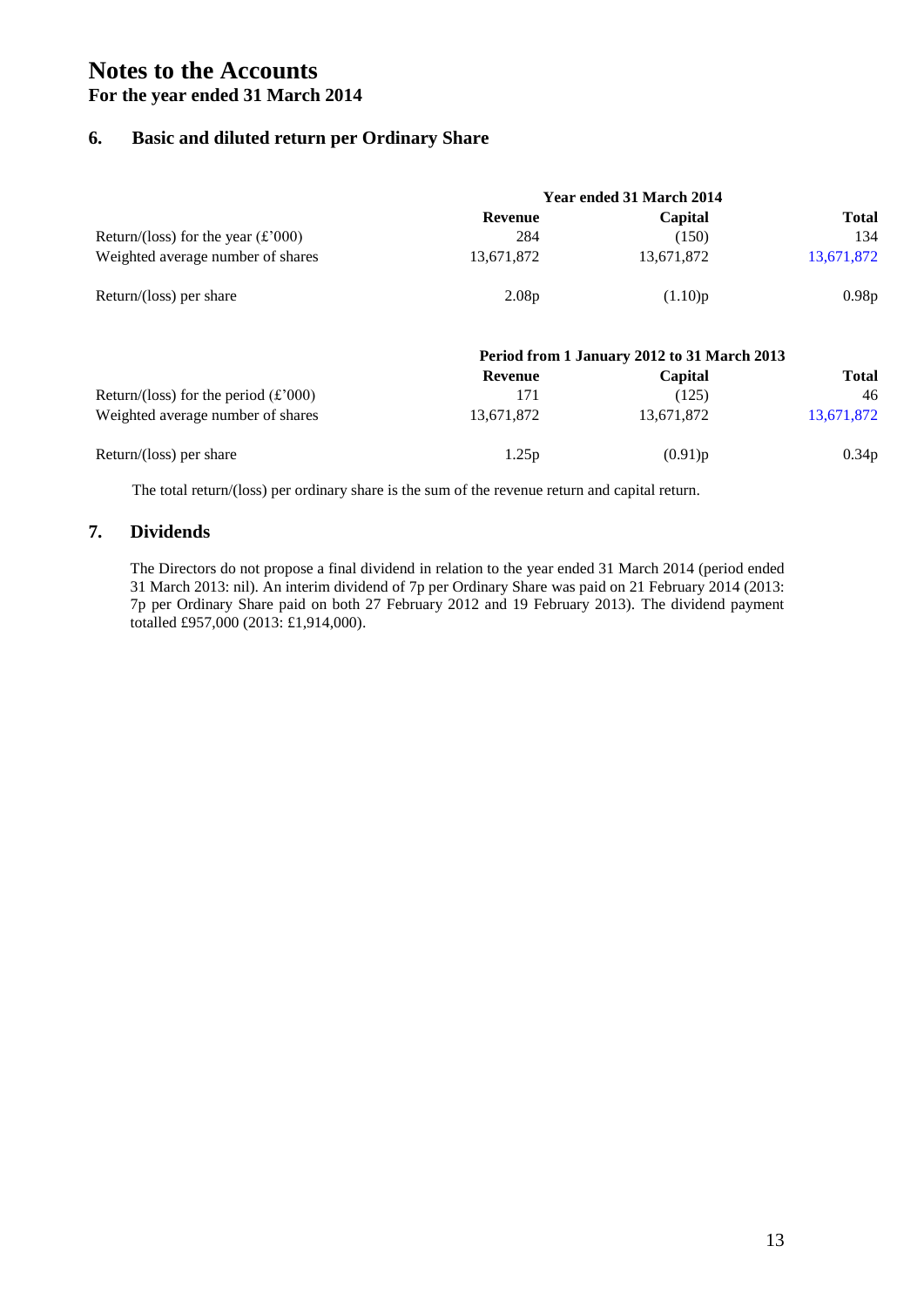# **Notes to the Accounts**

# **For the year ended 31 March 2014**

# **8. Investments**

| (a) Summary                            | <b>Historic cost as</b><br>at 31 March<br>2014 | Market value as<br>at 31 March<br>2014 | <b>Historic cost as</b><br>at 31 March<br>2013 | Market value as<br>at 31 March<br>2013 |
|----------------------------------------|------------------------------------------------|----------------------------------------|------------------------------------------------|----------------------------------------|
|                                        | £'000                                          | $\pounds 000$                          | £'000                                          | $\pounds 000$                          |
| Qualifying venture capital investments | 6,885                                          | 6,675                                  | 7.040                                          | 6,830                                  |
| Non qualifying investments             | 1.923                                          | 1.923                                  | 2.110                                          | 2,110                                  |
|                                        | 8.808                                          | 8.598                                  | 9.150                                          | 8.940                                  |

| (b) Movements in investments                                         | Qualifying<br>venture capital<br>investments<br>$\pounds 000$ | Non qualifying<br>investments<br>£'000 | <b>Total</b><br>£'000 |
|----------------------------------------------------------------------|---------------------------------------------------------------|----------------------------------------|-----------------------|
| Opening value                                                        | 6,830                                                         | 2.110                                  | 8,940                 |
| Repayment of loans and loan notes                                    | (155)                                                         | (187)                                  | (342)                 |
| Valuation at 31 March 2014                                           | 6,675                                                         | 1,923                                  | 8,598                 |
| Book cost at 31 March 2014<br>Net unrealised losses at 31 March 2014 | 7.040<br>(210)                                                | 2.110                                  | 9,150<br>(210)        |
| Valuation at 31 March 2014                                           | 6,830                                                         | 2,110                                  | 8,940                 |

### **(c) Gains on investments**

The gains on investments for the year shown in the Income Statement on page 26 is analysed as follows:

|                                                      | Year ended 31<br>March 2014 | Period from 1<br>January 2012 to<br>31 March 2013 |
|------------------------------------------------------|-----------------------------|---------------------------------------------------|
| Realised gains on disposal                           | $\pounds 000$               | $\pounds 000$<br>259                              |
|                                                      |                             |                                                   |
| Net unrealised losses in respect of investments held |                             | (210)                                             |
|                                                      |                             | 49                                                |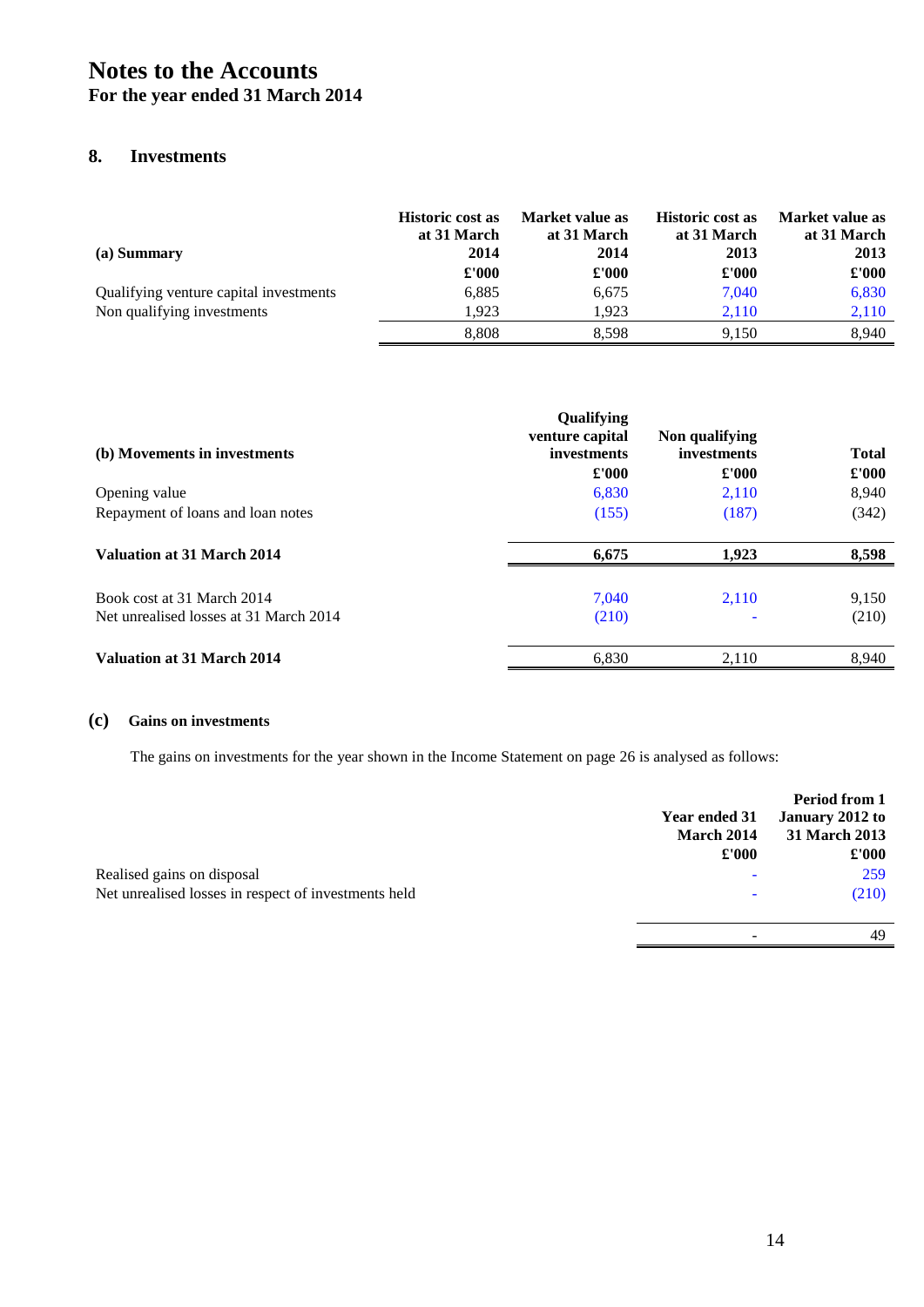### **8. Investments - continued**

| (d) Quoted and unquoted investments | Market value as<br>at 31 March<br>2014<br>£'000 | Market value as<br>at 31 March<br>2013<br>$\pounds 000$ |
|-------------------------------------|-------------------------------------------------|---------------------------------------------------------|
| Quoted investments                  | $\overline{\phantom{0}}$                        |                                                         |
| Unquoted investments                | 8,598                                           | 8,940                                                   |
|                                     | 8.598                                           | 8,940                                                   |

### **(e) Significant interests**

As at 31 March 2014, the Company held more than 20% of the equity of the following undertakings. These holdings are included within the unquoted investments disclosed above and are held as part of the Company's investment portfolio.

### **Percentage of equity held directly in Investee Company**

|                                 | Company | Puma<br><b>VCT</b><br>VII plc | Puma<br>VCT 8 plc | Puma<br>VCT 9 plc | <b>Fair value of</b><br>Company's<br><b>Investment</b><br>31 March<br>2014<br>£'000 | <b>Fair value of</b><br>Company's<br><b>Investment</b><br>31 March<br>2013<br>$\pounds$ '000 |
|---------------------------------|---------|-------------------------------|-------------------|-------------------|-------------------------------------------------------------------------------------|----------------------------------------------------------------------------------------------|
| Mirfield Contracting Limited    | 50%     |                               |                   |                   | 860                                                                                 | 860                                                                                          |
| Frederica Trading Limited       | 47%     | 47%                           |                   |                   | 880                                                                                 | 880                                                                                          |
| <b>Glenmoor Trading Limited</b> | 47%     | 47%                           | -                 |                   | 880                                                                                 | 880                                                                                          |
| Huntly Trading Limited          | 47%     | 47%                           |                   | -                 | 700                                                                                 | 700                                                                                          |
| <b>Isaacs Trading Limited</b>   | 47.5%   | $\qquad \qquad -$             | 47.5%             |                   | 700                                                                                 | 700                                                                                          |
| Saville Services Limited        | 16%     | 23%                           | 15%               | 5%                | 1.400                                                                               | 1,400                                                                                        |
| <b>Buckhorn Lending Limited</b> | 25%     | 25%                           | 25%               | 25%               | 860                                                                                 | 860                                                                                          |
|                                 |         |                               |                   |                   | 6,280                                                                               | 6,280                                                                                        |

Shore Capital Limited is the investment manager of the Company, Puma VCT VII plc and Puma VCT 8 plc and a subsidiary of Shore Capital Limited is the investment manager of Puma VCT 9 plc.

The Company is able to exercise significant influence over all of the above-named investee companies.

These investments have not been accounted for as associates or joint ventures since FRS 9: Associates and Joint Ventures and the SORP require that Investment Companies treat all investments held as part of their investment portfolio in the same way, even those over which the Company has significant influence.

Further details of these investments are disclosed in the Investment Portfolio Summary on pages 6 to 10 of the Annual Report.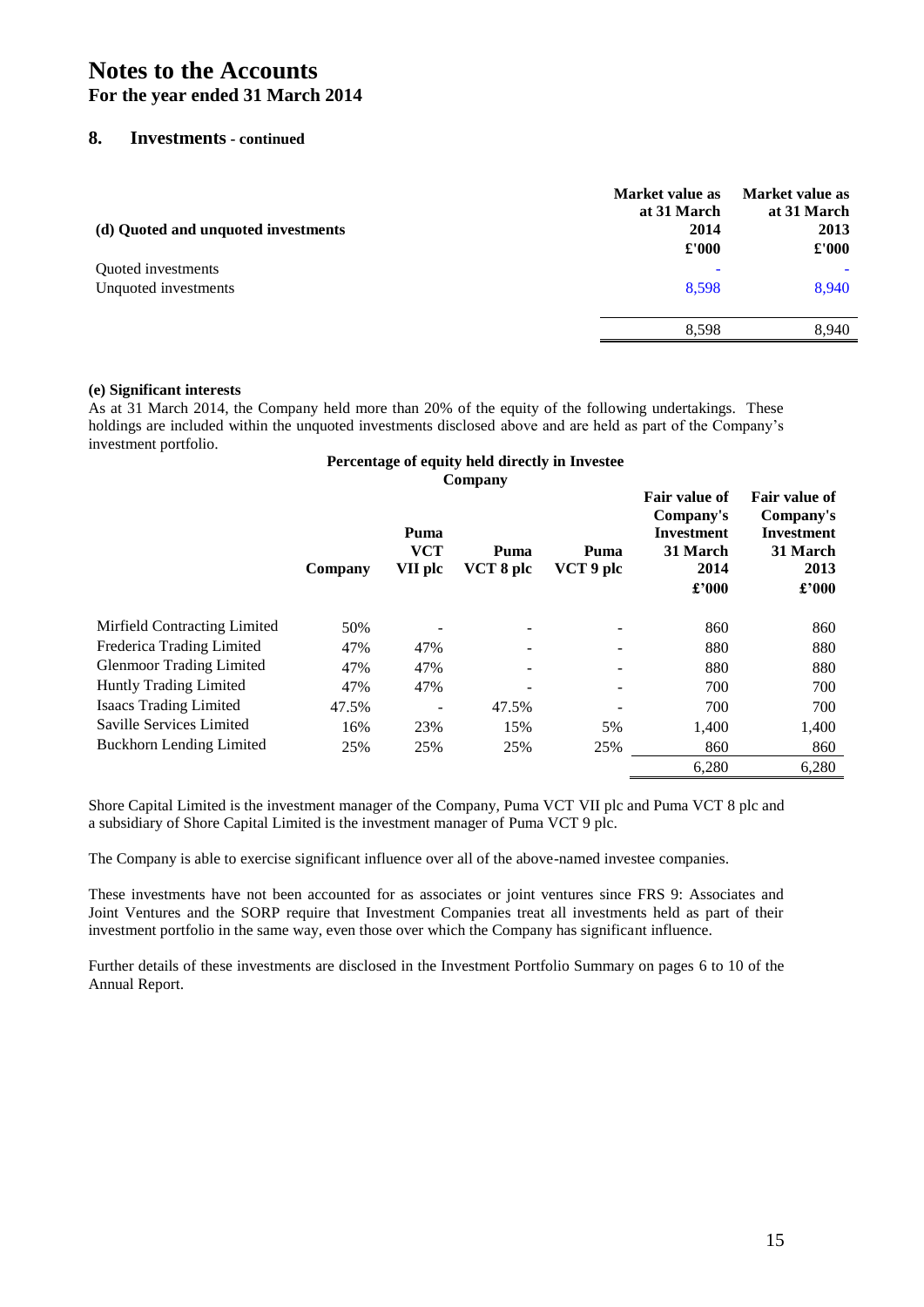## **9. Debtors**

|                                | <b>As at 31 March 2014</b><br>£'000 | <b>As at 31 March 2013</b><br>£'000 |
|--------------------------------|-------------------------------------|-------------------------------------|
| Prepayments and accrued income | 356                                 | 236                                 |

## **10. Creditors – amounts falling due within one year**

|                              | As at 31 March 2014<br>$\pounds$ '000 | <b>As at 31 March 2013</b><br>$\pounds 000$ |
|------------------------------|---------------------------------------|---------------------------------------------|
| Accruals and deferred income | 170                                   | 109                                         |
|                              |                                       |                                             |

# **11. Creditors – amounts falling due after more than one year (including convertible debt)**

|            | £'000 | As at 31 March 2013<br>$\pounds 000$ |
|------------|-------|--------------------------------------|
| Loan notes |       |                                      |

On 11 November 2009, the Company issued Loan Notes in the amount of £1,000 to a nominee on behalf of the Investment Manager and members of the investment management team. The Loan Notes accrue interest of 5 per cent per annum.

The Loan Notes entitle the Investment Manager and member of the investment management team to a performance related incentive of 20 per cent of the aggregate amounts realised by the Company in excess of £1 per Ordinary Share, and Shareholders will be entitled to the balance. This incentive to be effected through the issue of shares in the Company will only be exercised once the holders of Ordinary Shares have received distributions of £1 per share (whether capital or income). The performance incentive structure provides a strong incentive for the Investment Manager to ensure that the Company performs well, enabling the Board to approve distributions as high and as soon as possible.

In the event that distributions to the holders of Ordinary Shares totalling £1 per share have been made the Loan Notes will convert into sufficient Ordinary Shares to represent 20 per cent of the enlarged number of Ordinary Shares.

The amount of the performance fee will be calculated as 20 per cent of the excess of the net asset value (adjusted for dividends paid) over £1 per issued share.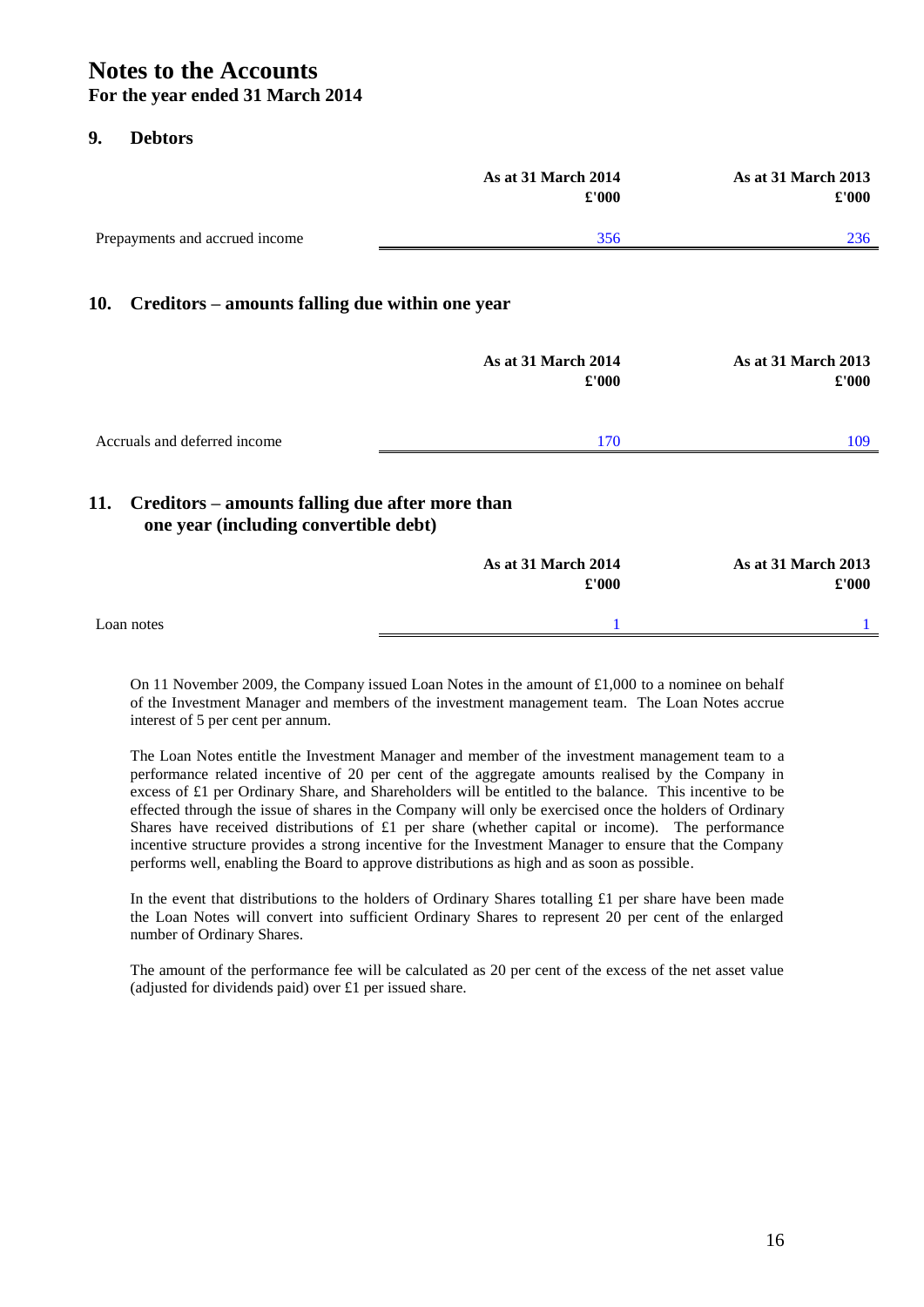# **Notes to the Accounts**

# **For the year ended 31 March 2014**

## **12. Called Up Share Capital**

|                                       | <b>As at 31 March 2014</b><br>$\pounds 000$ | <b>As at 31 March 2013</b><br>£'000 |
|---------------------------------------|---------------------------------------------|-------------------------------------|
| 13,671,872 ordinary shares of 1p each | 137                                         |                                     |

# **13. Net Asset Value per Ordinary Share**

|                                    | As at<br><b>31 March 2014</b> | As at<br>31 March 2013 |
|------------------------------------|-------------------------------|------------------------|
| Net assets                         | 9,056,000                     | 9,879,000              |
| Shares in issue                    | 13,671,872                    | 13,671,872             |
| Dilutive effect of performance fee |                               |                        |
|                                    | 13,671,872                    | 13,671,872             |
| Net asset value per share          |                               |                        |
| Basic                              | 66.24p                        | 72.26p                 |
| Diluted                            | 66.24p                        | 72.26p                 |

# **14. Financial Instruments**

The Company's financial instruments comprise its investments, cash balances, debtors and certain creditors. The fair value of all of the Company's financial assets and liabilities is represented by the carrying value in the Balance Sheet. The Company held the following categories of financial instruments.

|                                             | As at 31 March 2014<br>$\pounds 000$ | <b>As at 31 March 2013</b><br>$\pounds 000$ |
|---------------------------------------------|--------------------------------------|---------------------------------------------|
| Assets at fair value through profit or loss |                                      |                                             |
| Investments managed through Shore           |                                      |                                             |
| Capital Limited                             | 8,598                                | 8,940                                       |
| <b>Loans and receivables</b>                |                                      |                                             |
| Cash at bank and in hand                    | 273                                  | 813                                         |
| Interest, dividends and other receivables   | 356                                  | 236                                         |
| <b>Other financial liabilities</b>          |                                      |                                             |
| Financial liabilities measured at amortised |                                      |                                             |
| cost                                        | (171)                                | (110)                                       |
|                                             | 9,056                                | 9,879                                       |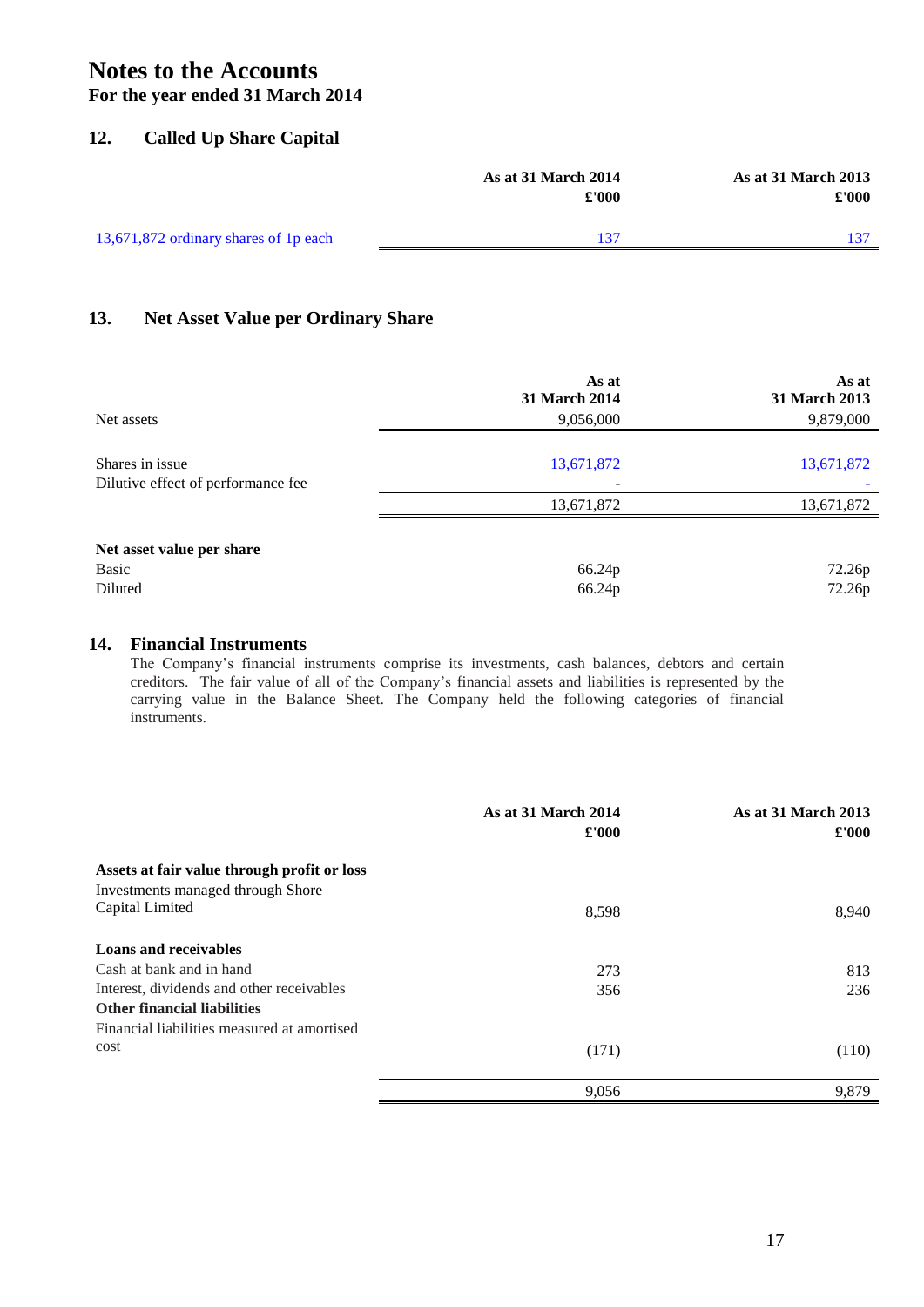## **14. Financial Instruments (continued)**

### **Management of risk**

The main risk the Company faces from its financial instruments is market price risk, being the risk that the value of investment holdings will fluctuate as a result of changes in market prices caused by factors other than interest rate or currency movements, liquidity risk, credit risk and interest rate risk. The Board regularly reviews and agrees policies for managing each of these risks. The Board's policies for managing these risks are summarised below and have been applied throughout the year.

### **Credit risk**

Credit risk is the risk that the counterparty to a financial instrument will fail to discharge an obligation or commitment that it has entered into with the Company. The Investment Manager monitors counterparty risk on an ongoing basis. The carrying amounts of financial assets best represents the maximum credit risk exposure at the balance sheet date. The Company's financial assets maximum exposure to credit risk is as follows:

|                                           | As at 31 March 2014<br>$\pounds 000$ | <b>As at 31 March 2013</b><br>$\pounds 000$ |
|-------------------------------------------|--------------------------------------|---------------------------------------------|
| Investments in loans and loan notes       | 5,488                                | 5,830                                       |
| Cash at bank and in hand                  | 273                                  | 813                                         |
| Interest, dividends and other receivables | 356                                  | 236                                         |
|                                           | 6.117                                | 6.879                                       |

The majority of the cash held by the Company at the year end is split between a U.K. bank and a BBB rated South African bank. Bankruptcy or insolvency of either bank may cause the Company's rights with respect to the receipt of cash held to be delayed or limited. The Board monitors the Company's risk by reviewing regularly the financial position of the banks and should it deteriorate significantly the Investment Manager will, on instruction of the Board, move the cash holdings to another bank.

Credit risk associated with interest, dividends and other receivables are predominantly covered by the investment management procedures.

Investments in loans and loan notes comprise a fundamental part of the Company's venture capital investments, therefore credit risk in respect of these assets is managed within the Company's main investment management procedures.

### **Market price risk**

Market price risk arises mainly from uncertainty about future prices of financial instruments held by the Company. It represents the potential loss the Company might suffer through holding investments in the face of price movements. The Investment Manager actively monitors market prices throughout the period and reports to the Board, which meets regularly in order to consider investment strategy.

The Company's strategy on the management of market price risk is driven by the Company's investment policy as outlined in the Strategic Report on page 12. The management of market price risk is part of the investment management process. The portfolio is managed with an awareness of the effects of adverse price movements through detailed and continuing analysis, with an objective of maximising overall returns to shareholders.

Holdings in unquoted investments may pose higher price risk than quoted investments. Some of that risk can be mitigated by close involvement with the management of the investee companies along with review of their trading results.

100 per cent of the Company's investments at 31 March 2014 are unquoted investments (2013: 100% unquoted).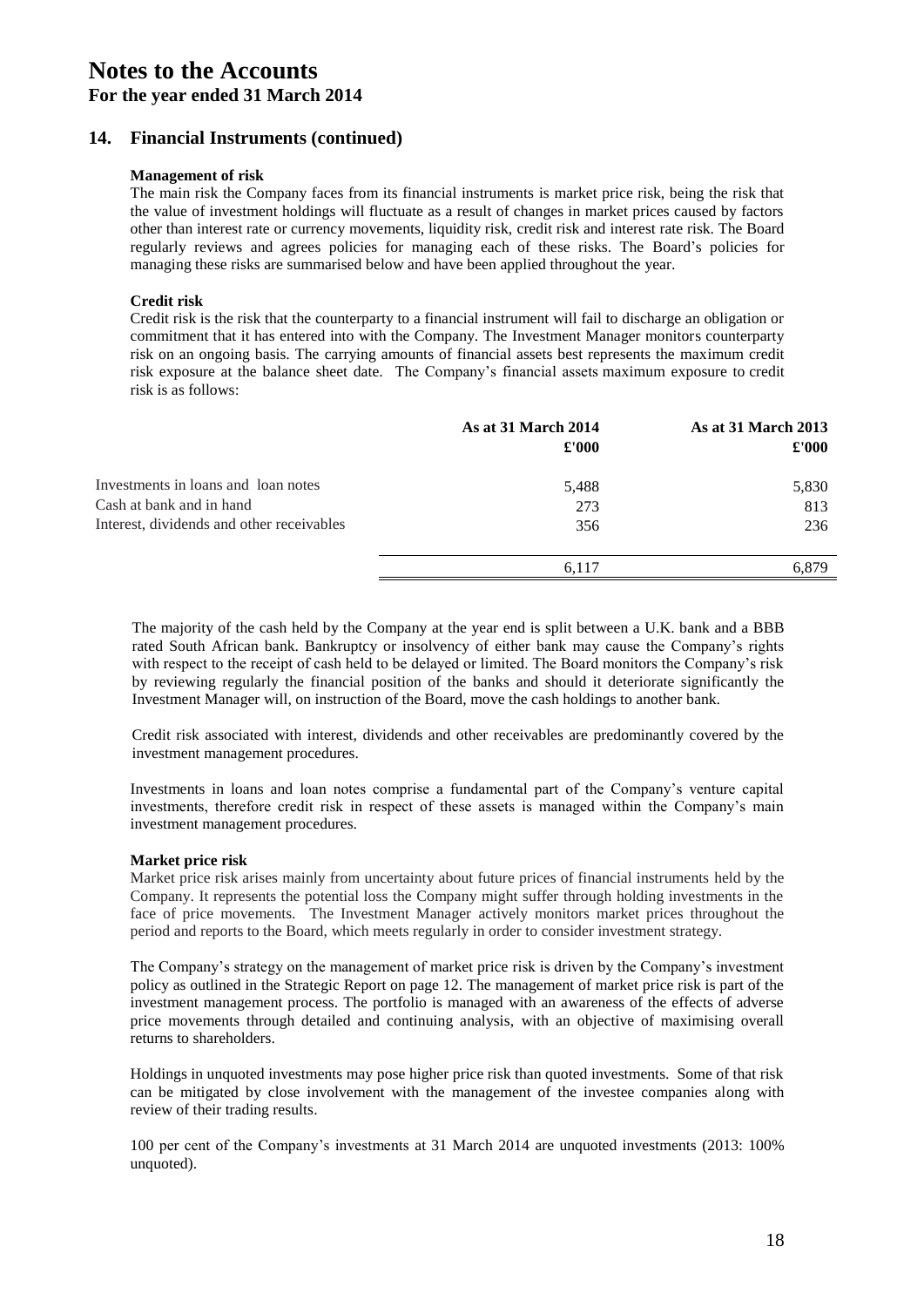# **14. Financial Instruments (continued)**

### **Liquidity risk**

Details of the Company's unquoted investments are provided in the Investment Portfolio summary on page 5. By their nature, unquoted investments may not be readily realisable, the Board regularly consider exit strategies for these investments. As at the year end, the Company had no borrowings other than loan notes amounting to  $\text{\pounds}1,000$  (2013:  $\text{\pounds}1,000$ ) (see note 11).

The Company's liquidity risk associated with investments is managed on an ongoing basis by the Investment Manager in conjunction with the Directors and in accordance with policies and procedures in place as described in the Strategic Report. The Company's overall liquidity risks are monitored on a quarterly basis by the Board.

The Company maintains sufficient investments in cash and readily realisable securities to pay accounts payable and accrued expenses.

### **Cash flow interest rate risk**

The Company has exposure to interest rate movements primarily through its cash deposits and loan notes which track either the Bank of England base rate or LIBOR.

At the year end and throughout the year, the Company's only liability subject to interest rate risk were the Loan Notes of £1,000 at 5.0 per cent (see note 11).

### **Interest rate risk profile of financial assets**

The following analysis sets out the interest rate risk of the Company's financial assets.

| <b>As at 31 March 2014</b> | Rate status          | Average<br>interest rate | Period until<br>maturity | <b>Total</b><br>$\pounds 000$ |
|----------------------------|----------------------|--------------------------|--------------------------|-------------------------------|
| $Cash$ at bank $-$ RBS     | Floating             | $0.2\%$                  |                          | 130                           |
| Cash at bank - Investec    | Fixed                | 0.8%                     | 32 day notice            | 128                           |
| Cash at bank – Lloyds      | Fixed                | $0.2\%$                  |                          | 15                            |
| Loans and loan notes       | Floating             | 14.1%                    | 76 months                | 4.425                         |
| Loans and loan notes       | Fixed                | 5.00%                    | 12 months                | 1,063                         |
| Balance of assets          | Non-interest bearing |                          |                          | 3,466                         |

9,227

| <b>As at 31 March 2013</b> | <b>Rate status</b>   | Average<br>interest rate | Period until<br>maturity | <b>Total</b><br>£'000 |
|----------------------------|----------------------|--------------------------|--------------------------|-----------------------|
| Cash at bank - RBS         | Floating             | 0.9%                     |                          | 670                   |
| Cash at bank - Investec    | Fixed                | 0.9%                     | 32 day notice            | 128                   |
| Cash at bank - Lloyds      | Fixed                | 0.9%                     |                          | 15                    |
| Loans and loan notes       | <b>Floating</b>      | 5.4%                     | 86 months                | 4,580                 |
| Loans and loan notes       | Fixed                | 5.00%                    | 24 months                | 1,250                 |
| Balance of assets          | Non-interest bearing |                          |                          | 3,346                 |
|                            |                      |                          |                          | 9.989                 |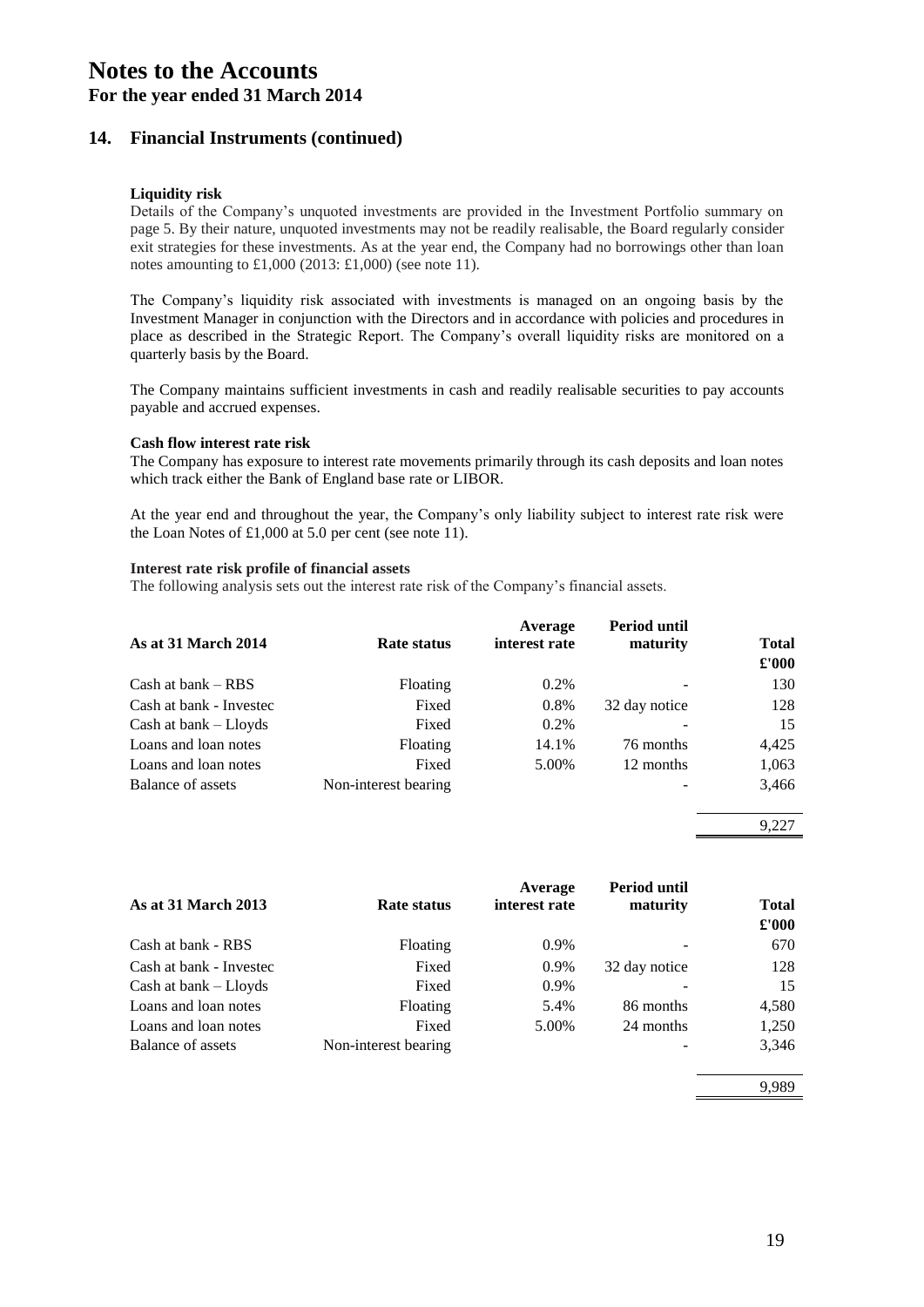# **Notes to the Accounts**

# **For the year ended 31 March 2014**

### **14. Financial Instruments (continued)**

### **Fair value hierarchy**

Fair values have been measured at the end of the reporting period as follows:-

| As at 31 March 2014                                           | Level 1<br>'Quoted prices'        | Level 2<br>'Observable<br>inputs' | Level 3<br>'Unobservable<br>inputs' | <b>Total</b> |
|---------------------------------------------------------------|-----------------------------------|-----------------------------------|-------------------------------------|--------------|
| At fair value through profit and loss $(\text{\pounds}^2000)$ |                                   |                                   | 8.598                               | 8,598        |
| <b>As at 31 March 2013</b>                                    | <b>Level 1</b><br>'Quoted prices' | Level 2<br>'Observable<br>inputs' | Level 3<br>'Unobservable<br>inputs' | <b>Total</b> |
| At fair value through profit and loss $(\text{\pounds}^2000)$ |                                   |                                   | 8.940                               | 8.940        |

Financial assets measured at fair value are disclosed using a fair value hierarchy that reflects the significance of the inputs used in making the fair value measurements, as follows:-

- Level 1 Unadjusted quoted prices in active markets for identical assets ('quoted prices');
- Level 2 Inputs (other than quoted prices in active markets for identical assets) that are directly or indirectly observable for the asset ('observable inputs'); or
- Level 3 Inputs that are not based on observable market data ('unobservable inputs').

The Level 3 investments have been valued in line with the Company's accounting policies and IPEVC guidelines. Further details are provided in the significant investments section on pages 6 to 10 of the annual report.

Reconciliation of fair value for level 3 financial instruments held at the year end:

|                                           | <b>Unquoted shares</b><br>$\pounds$ '000 | <b>Loan notes</b><br>$\pounds$ '000 | <b>Total</b><br>$\pounds$ '000 |
|-------------------------------------------|------------------------------------------|-------------------------------------|--------------------------------|
| Movements in the income statement:        |                                          |                                     |                                |
| Balance as at 1 January 2012              |                                          |                                     |                                |
| Unrealised losses in the income statement | (210)                                    |                                     | (210)                          |
| Purchases at cost                         | 3,320                                    | 5,830                               | 9,150                          |
| Balance as at 31 March 2013               | 3,110                                    | 5,830                               | 8,940                          |
| Repayments of loans and loan notes        |                                          | (342)                               | (342)                          |
| Balance as at 31 March 2014               | 3.110                                    | 5,488                               | 8,598                          |